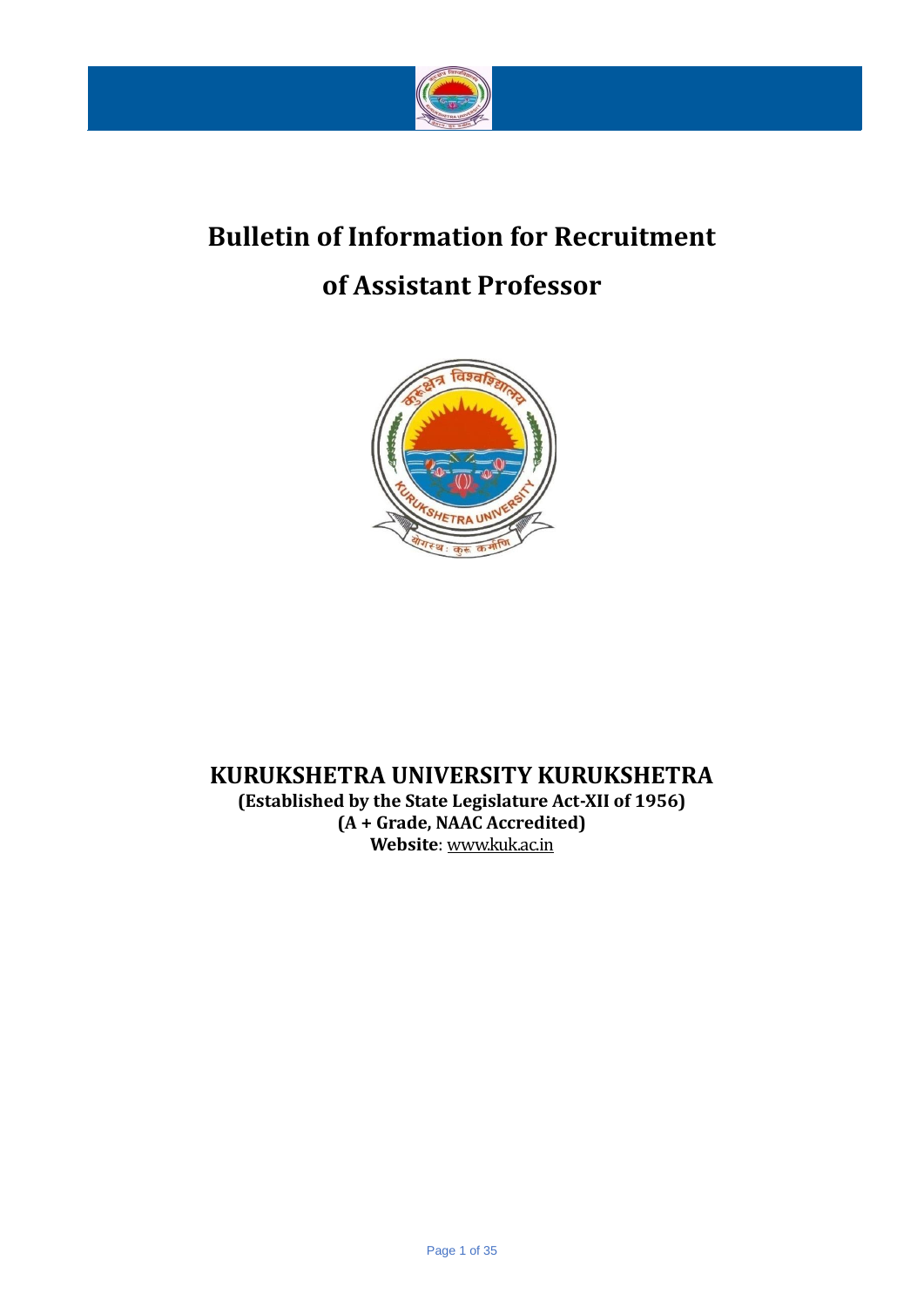

**KURUKSHETRA UNIVERSITY KURUKSHETRA (Established by the State Legislature Act-XII of 1956) (A + Grade, NAAC Accredited)**



### **Employment Notice**

Kurukshetra University invites online applications from the eligible candidates for recruitment of 77 Assistant Professors (Budgeted) in various subjects and 05 Assistant Professor (SFS) in the subject of Law for Institute of Law. Subject-wise and category-wise number of vacant teaching posts alongwith Advt. Nos., detailed instructions, eligibility qualification, pay scale and modalities for selection are given on the University website [www.kuk.ac.](http://www.kuk.ac/)[i](http://www.kuk.ac.in/)n. The link for submission of online applications shall be available on the University Website w.e.f. February, 07, 2022.

**REGISTRAR**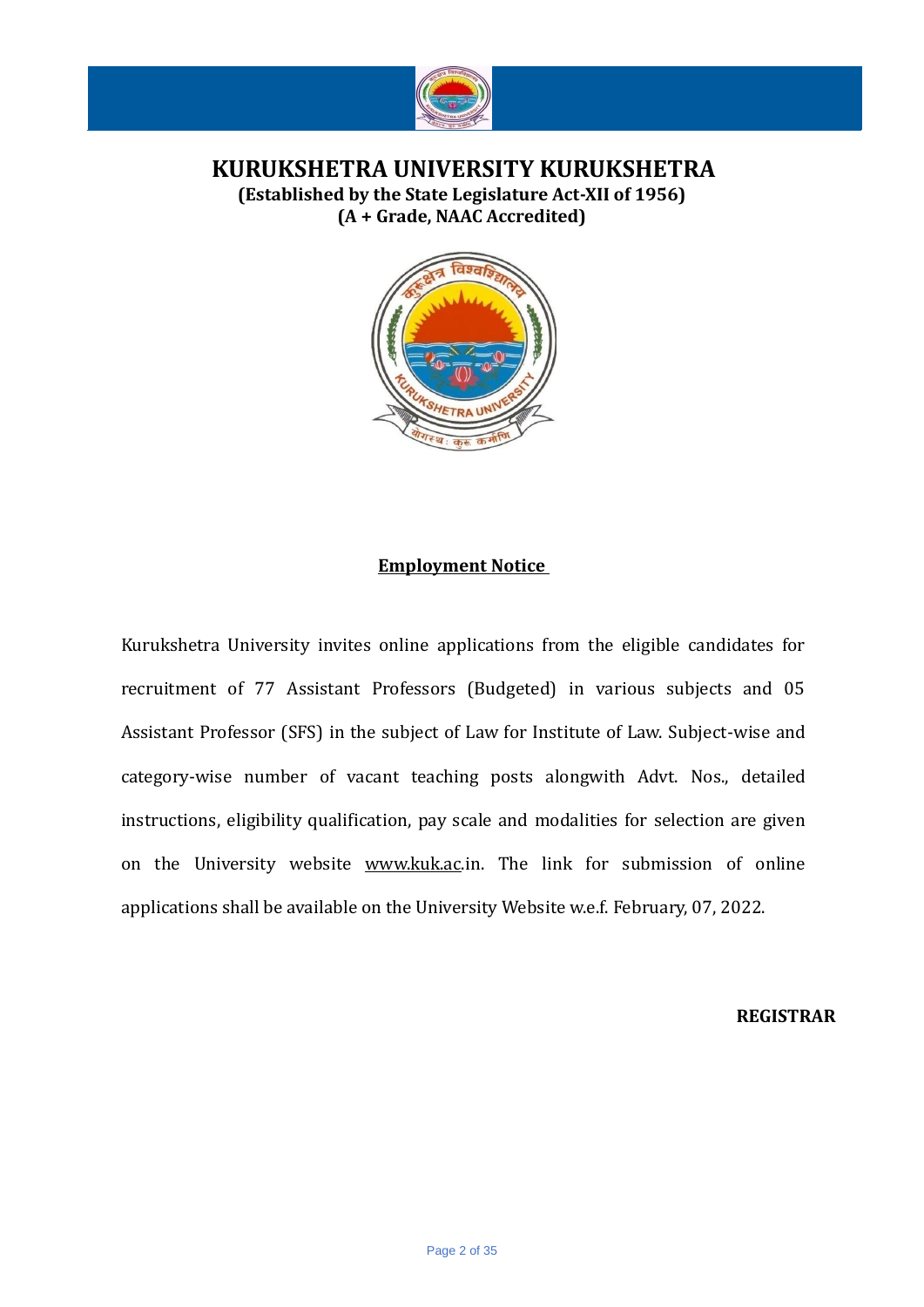

| <b>Important Dates</b> |                                                                                                                                                                                  |                 |  |  |  |
|------------------------|----------------------------------------------------------------------------------------------------------------------------------------------------------------------------------|-----------------|--|--|--|
| Sr.<br><b>No</b>       | Item(s)                                                                                                                                                                          | <b>Timeline</b> |  |  |  |
| 1                      | Date of publication of Advertisement<br>(for 77 posts of Assistant Professors-<br>Budgeted & 05 posts of Assistant<br>Professors in Institute of Law -SFS) in<br>the News Papers | 04.02.2022      |  |  |  |
| $\mathbf{2}$           | Opening date for submission of online<br>applications                                                                                                                            | 07.02.2022      |  |  |  |
| 3                      | Closing date for submission of online<br>applications                                                                                                                            | 28.02.2022      |  |  |  |

### **NOTE:-**

The onus of checking dates and details from the University website lies with candidates and Email/SMS is an additional service provided by the University and cannot be considered as a right.

No correspondence other than this mode will be made or accepted in this regard by Kurukshetra University.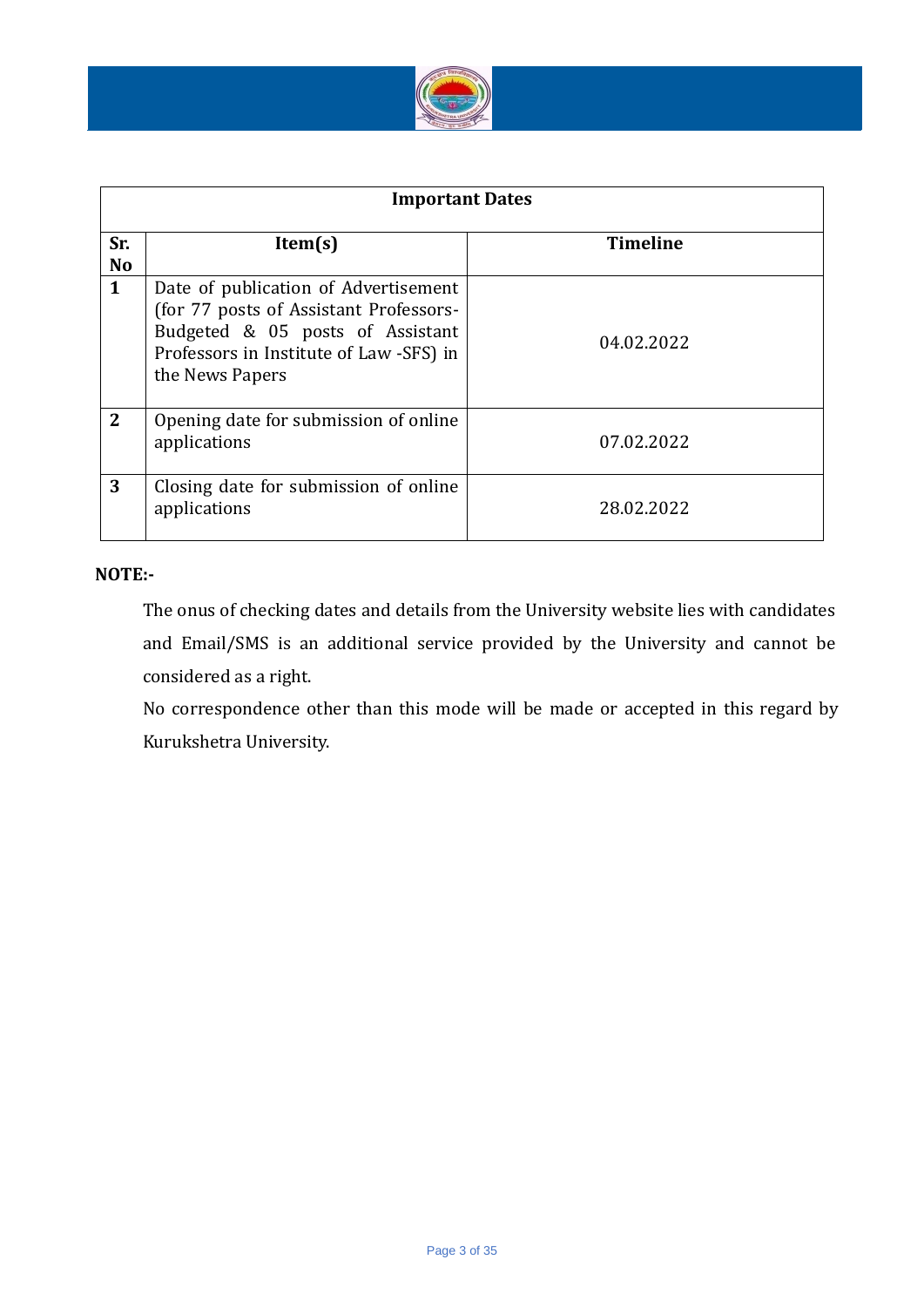

**Subject wise details/bifurcation of 77 posts of Assistant Professor (Budgeted) as per Reservation Policy/ Instructions of State Government of Haryana issued from time to time.**

Pay Scale: Academic Level-10 (₹57700-182400/-) with entry pay of ₹57700/-

| Name of the                | Subject                                     | Post           | No. of posts with categories            | Advt.   |
|----------------------------|---------------------------------------------|----------------|-----------------------------------------|---------|
| Department/                |                                             | code           |                                         | No.     |
| Institute                  |                                             | $\mathbf{1}$   |                                         |         |
| <b>Botany</b><br>Commerce  | <b>Botany</b><br>02 (Gen)<br>$\overline{2}$ |                |                                         | 1/2022  |
|                            | Commerce                                    |                | 01 (SC), 01 (Gen-ESM), 01 (BCA-<br>ESP) | 2/2022  |
| Computer Sci. &            | <b>Computer Science</b>                     | 3              | 01(Gen), 01 (BCB)                       | 3/2022  |
| App.                       |                                             |                |                                         |         |
| Directorate of             | Commerce                                    | $4-A$          | 01 (Gen)                                | 4/2022  |
| Distance Edu.              | Hindi                                       | $4 - B$        | 01 (SC)                                 | 5/2022  |
| Economics                  | Economics                                   | 5              | 01 (Gen)                                |         |
| Education                  | Education                                   | $6-A$          |                                         | 6/2022  |
|                            |                                             | $6 - B$        | 02 (SC), 01 (EWS), 02 (BCB)             | 7/2022  |
|                            | <b>Special Education</b>                    | $\overline{7}$ | 01 (Gen-ESP), 01 (Gen)                  | 8/2022  |
| <b>Electronic Science</b>  | <b>Electronic Science</b>                   |                | 02 (Gen)                                | 9/2022  |
| English                    | English                                     | 8              | 01 (BCA)                                | 10/2022 |
| Foreign Languages          | French                                      | $9-A$          | 01 (Gen-ESM)                            | 11/2022 |
|                            | German                                      | $9 - B$        | 01 (Gen)                                | 12/2022 |
| Hindi                      | Hindi                                       | 10             | 01 (Gen)                                | 13/2022 |
| Home Science               | Home Science                                | 11             | 01 (SC)                                 | 14/2022 |
| Integrated &               | Biochemistry                                | $12-A$         | 01 (BCB)                                | 15/2022 |
| Honor's Studies            | <b>Botany</b>                               | $12-B$         | 01 (Gen), 01 (SC)                       | 16/2022 |
|                            | <b>Computer Science</b>                     | $12-C$         | 01 (SC)                                 | 17/2022 |
|                            | Geography                                   | $12-D$         | 01 (GEN)                                | 18/2022 |
|                            | Mathematics                                 | $12-E$         | 02 (BCB)                                | 19/2022 |
|                            | Music                                       | $12-F$         | 01 (EWS)                                | 20/2022 |
|                            | Panjabi                                     | $12-G$         | 01 (Gen-PWD)                            | 21/2022 |
|                            | Physics                                     | $12-H$         | 01 (Gen), 01 (EWS)                      | 22/2022 |
|                            | <b>Political Science</b>                    | $12-I$         | 01 (Gen)                                | 23/2022 |
|                            | Statistics                                  | $12-J$         | $01$ (Gen)                              | 24/2022 |
| Law                        | Law                                         | 13             | 01 (SC), 02 (Gen), 02 (EWS)             | 25/2022 |
| Microbiology               | Microbiology                                | 14             | 01 (Gen)                                | 26/2022 |
| Panjabi                    | Panjabi                                     | 15             | 01 (EWS), 01 (BCA), 01 (Gen)            | 27/2022 |
| Philosophy                 | Philosophy                                  | 16             | 01 (Gen)                                | 28/2022 |
| <b>Physical Education</b>  | <b>Physical Education</b>                   | 17             | 01 (BCA), 02 (Gen)                      | 29/2022 |
| Physics                    | Physics                                     | 18             | 01 (Gen)                                | 30/2022 |
| <b>Political Science</b>   | <b>Political Science</b>                    | 19             | 01 (SC), 02 (Gen)                       | 31/2022 |
| Public                     | <b>Public Administration</b>                | 20             | 01 (Gen-PWD), 01 (SC)                   | 32/2022 |
| Administration             |                                             |                |                                         |         |
| Sanskrit &                 | Sanskrit                                    | 21             | 01 (Gen), 01 (EWS-PWD)                  | 33/2022 |
| <b>Indological Studies</b> |                                             |                |                                         |         |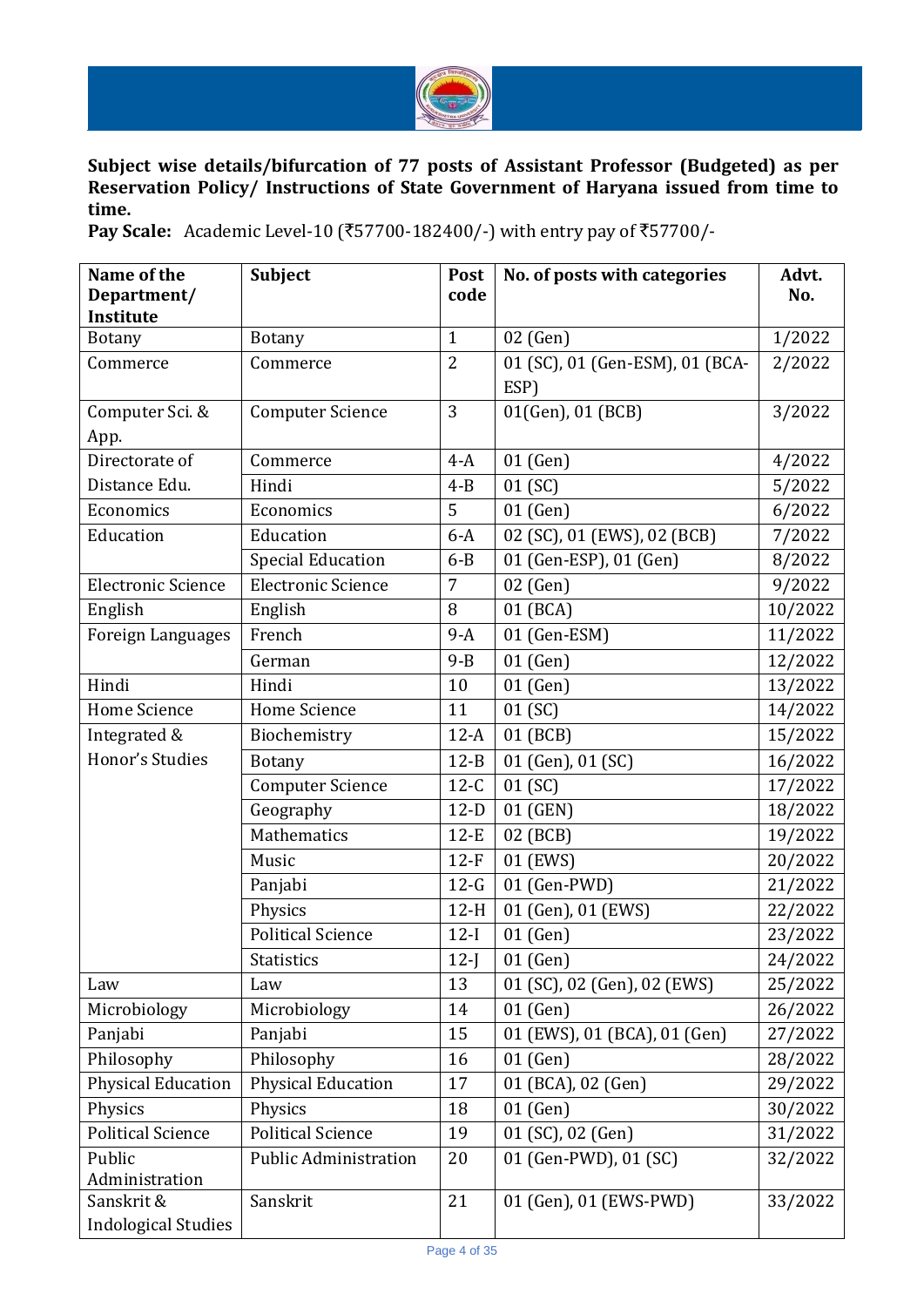

| Sanskrit, Pali &<br>Prakrit | Sanskrit               | 22       | 01 (SC), 02 (Gen)      | 34/2022 |
|-----------------------------|------------------------|----------|------------------------|---------|
| Social Work                 | Social Work            | 23       | 01 (Gen)               | 35/2022 |
| Stat & O.R.                 | Stat & O.R.            | 24       | 01 (EWS)               | 36/2022 |
| Teacher Training &          | Pedagogy of Arts       | $25-A$   | 01 (Gen)               | 37/2022 |
| Research                    | Pedagogy of Biological | $25 - B$ | 01 (Gen)               | 38/2022 |
|                             | Sci.                   |          |                        |         |
|                             | Pedagogy of English    | $25-C$   | 01 (BCA), 01 (Gen-ESM) | 39/2022 |
|                             | Pedagogy of Hindi      | $25-D$   | 01 (SC)                | 40/2022 |
|                             | Pedagogy of Home       | $25-E$   | 01 (BCA-ESM)           | 41/2022 |
|                             | Science                |          |                        |         |
|                             | Pedagogy of Music      | $25-F$   | 01 (SC)                | 42/2022 |
|                             | Pedagogy of Panjabi    | $25-G$   | $01$ (Gen)             | 43/2022 |
|                             | Pedagogy of Physical   | $25-H$   | 01 (SC)                | 44/2022 |
|                             | Sci.                   |          |                        |         |
|                             | Health & Physical      | $25-I$   | 01 (EWS)               | 45/2022 |
|                             | Education              |          |                        |         |
|                             | Perspective in         | $25-I$   | 01 (Gen), 01 (BCA)     | 46/2022 |
|                             | Education              |          |                        |         |
| <b>USM</b>                  | Management             | 26       | 01 (BCA), 01 (SC)      | 47/2022 |
| <b>Total</b>                |                        |          | 77                     |         |

### **Details/Bifurcation of 05 Teaching posts (SFS) as per Reservation Policy/ Instructions of State Government of Haryana issued from time to time.**

**Pay Scale:** Academic Level-10 (₹57700-182400/-) with entry pay of ₹57700/-

| <b>Name of the Post</b> | <b>Post</b> | No. of posts with categories      | Advt.   |
|-------------------------|-------------|-----------------------------------|---------|
|                         | Code        |                                   | No.     |
| Institute of Law        | 27          | 2 (Gen), 1 (BCA), 1 (SC), 1 (EWS) | 48/2022 |
| <b>Total</b>            |             |                                   |         |

### **Notes:**

- 1. Number of posts advertised may increase or decrease, including complete withdrawal without assigning any reason.
- 2. The reservation has been given as per State Govt. Reservation Policy. However, the reservations of posts are subject to change as per Govt. of Haryana Reservation Policy/norms came in force. Change, if any, will be notified through University Website.
- 3. The University has withdrawn its earlier advertisement No. 03/2019 due to administrative reasons.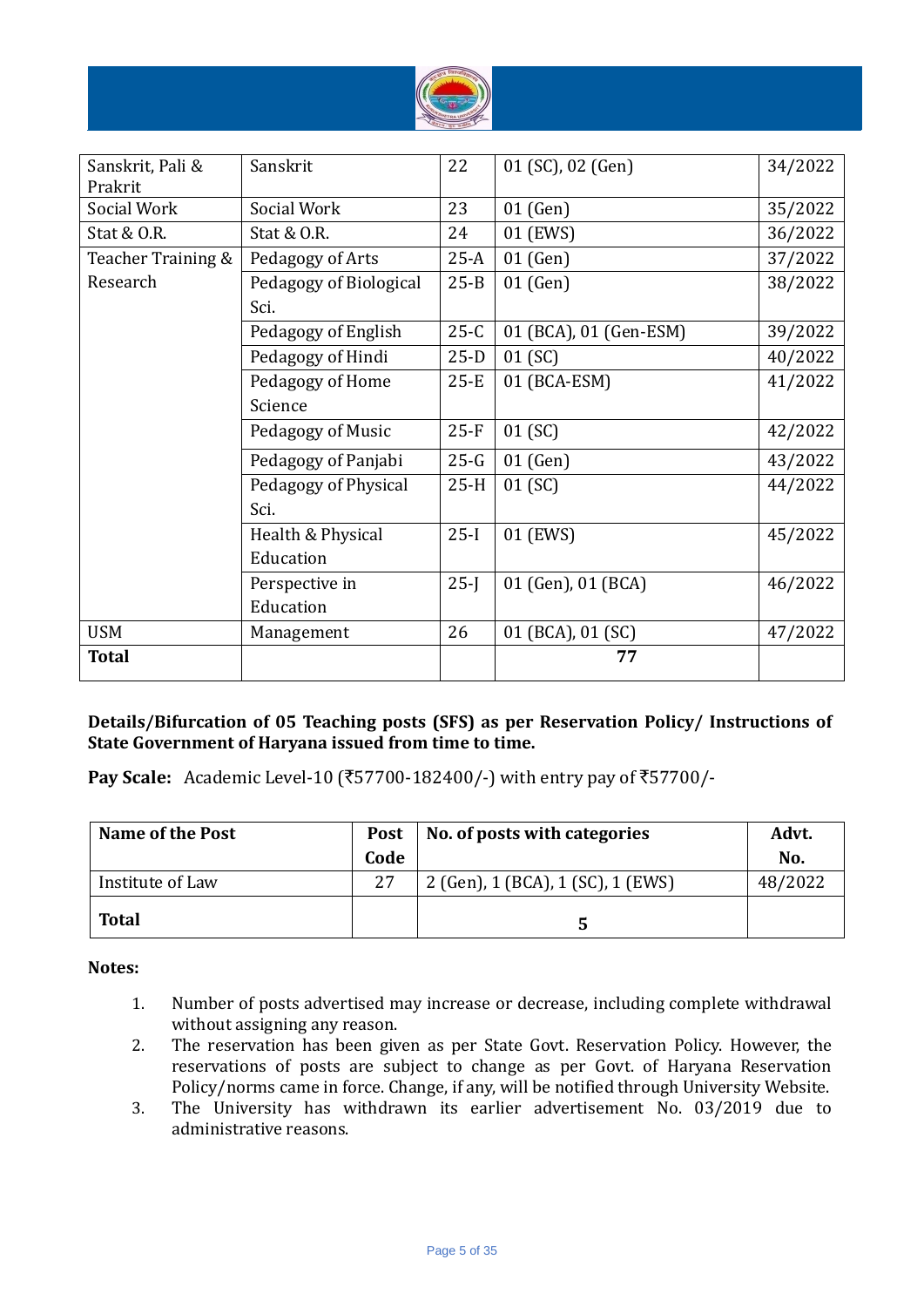

### **Details of Application Fee**

| S.N | Category                                                       | <b>Fee Details in INR</b> |
|-----|----------------------------------------------------------------|---------------------------|
|     | General Category, ESM, ESP                                     | ₹2000/-                   |
| ∠   | Female of General Category of Haryana State Only               | ₹1000/-                   |
| 3   | Candidates of SC/BCA/BCB/EWS Category of Haryana State Only    | ₹500/-                    |
|     | Candidates of Differently Abled Category of Haryana State Only | <b>NIL</b>                |

### **Notes:**

- 1. Fee once deposited is neither transferable nor refundable/adjustable.
- 2. Candidates applying for multiple posts will be required to pay separate fee against each post code if these posts have separate post codes.
- **3.** The fee will be accepted through online mode link given in the online Application Form on the University website i.e[. www.kuk.ac.in](http://www.kuk.ac.in/)

### **Eligibility for the post of Assistant Professor(s)**

Eligibility for the post of Assistant Professor(s) shall be as per Appendix – I to VII.

### **Modalities of selection**

As per Modalities for selection of Assistant Professor at Appendix-VIII.

### **BEFORE APPLYING FOR THE POST, THE CANDIDATES SHOULD GO THROUGH THE INSTRUCTIONS/CONDITIONS CAREFULLY.**

### **IMPORTANT INSTRUCTIONS FOR TEACHING POSTS**

- 1) Candidates are advised to visit only official website of the Kurukshetra University i.e. [www.kuk.ac.in](http://www.kuk.ac.in/) and be very careful about fake websites and job racketeers.
- 2) Candidate applying for multiple posts will have to select appropriate option(s) available on the portal to specify choice of posts. Each post is given a unique post code.
- 3) SET/SLET score shall be considered if the conducting body is Government of Haryana.
- 4) ASRB NET will not be considered for appointment in Kurukshetra University.
- 5) In case marks are given in form of the CGPA then a conversion formula to convert CGPA into percentage should be essentially provided by the candidate from the competent authority awarding CGPA i.e. a documentary proof should be provided. In case marks are given in form of the CGPA alongwith conversion formula as well as absolute marks then to compute the percentage CGPA will be used.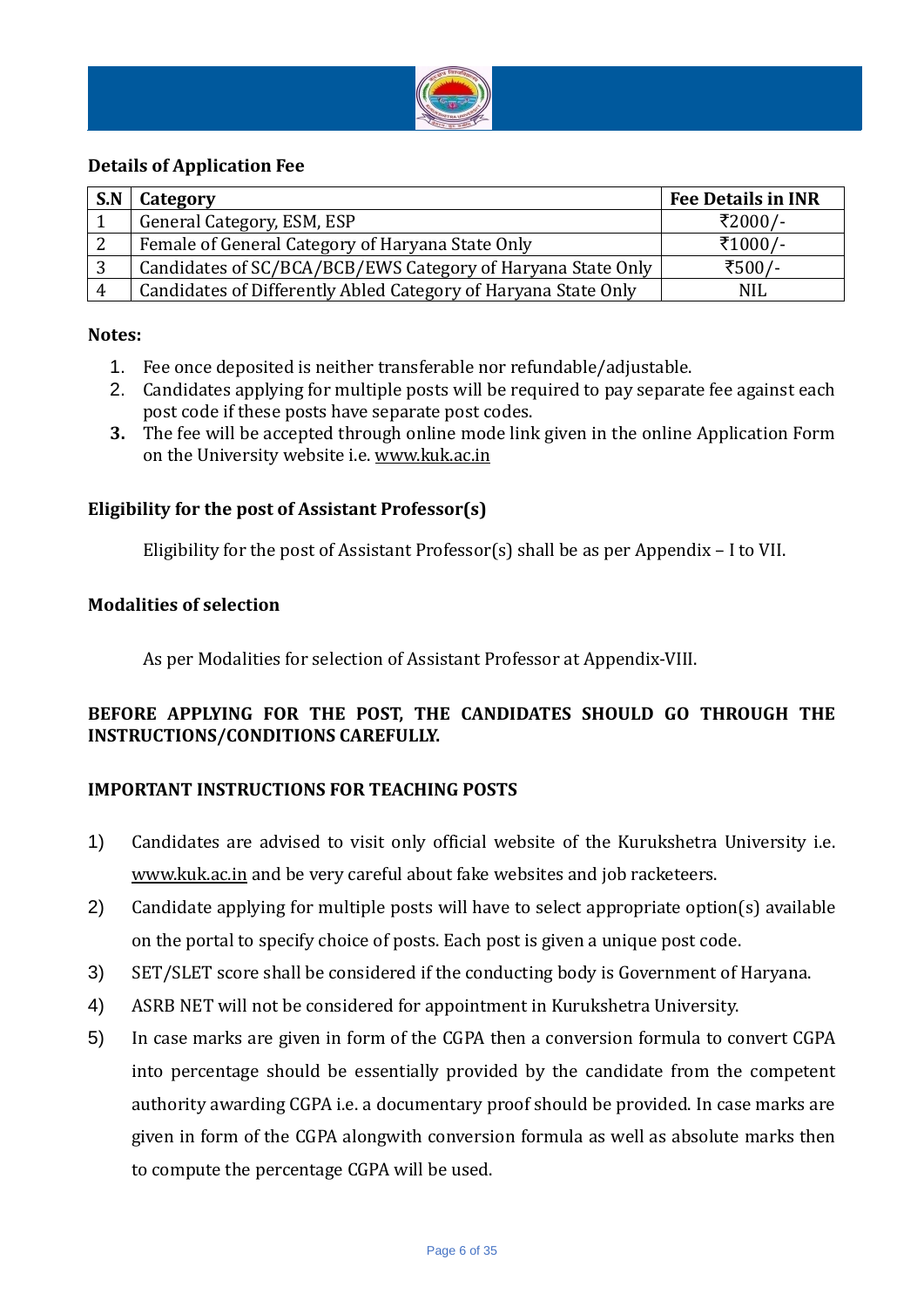

- 6) In case marks are given in form of the CGPA but conversion formula is not provided by the candidate then CGPA shall be multiplied by default value 9 on a scale of 10 to obtain the percentage marks.
- 7) To compute the merit points, no rounding shall be carried out. The number should be accurate to three decimal places.
- 8) There are various options available for payment through Net Banking, UPI etc. "candidate should note that in case status of payment shown by bank is not "success" for their transaction, i.e. Status of payment shown by bank is "pending", "failure", "rejected" or any other technical issue, then it is the responsibility of candidate to ensure that payment made to Kurukshetra University is successful within due date. In case transaction is reversed by bank to candidate or cancelled and payment is not received by Kurukshetra University within due date, the candidature shall be summarily cancelled."
- 9) The scores (based on data filled in by the Candidate) shall be displayed in the dashboard of the candidate on recruitment portal and candidates can represent if any discrepancy is noticed within stipulated period as notified through an email at recruitment.estt@kuk.ac.in with the subject: Advt. No. xx/yyyy.
- 10) A candidate whether belongs to General or reserved category viz. SC/BCA/BCB/ ESM/PWD/ESP/EWS should submit only one online application form against each post code. Submission of more than one application form against one post code will automatically lead to rejection of candidature and may also attract appropriate action as per law.
- 11) The candidates who were registered for Ph.D. Programme prior to July 11, 2009 and have been awarded degree, are required to produce a certificate for fulfillment of the conditions to be issued by the Vice-Chancellor/Pro-Vice- Chancellor/Dean, Academic Affairs/ Dean, (Research & Development) of the concerned Universities as per Annexure-I.
- 12) The candidates who were registered for Ph.D. Programme on or after July 11, 2009 are required to produce a certificate for fulfillment of the provisions of the UGC (minimum standards and procedure for award of Ph.D. degree) Regulations, 2009 to be issued by the Vice-Chancellor /Pro-Vice-Chancellor/ Dean, Academic Affairs/ Dean, (Research & Development) of the concerned Universities as per Annexure-II.
- 13) The Candidates who obtained their degrees, which are essential for eligibility, from Singhania University (Rajasthan), EIILM University (Sikkim), Manav Bharti University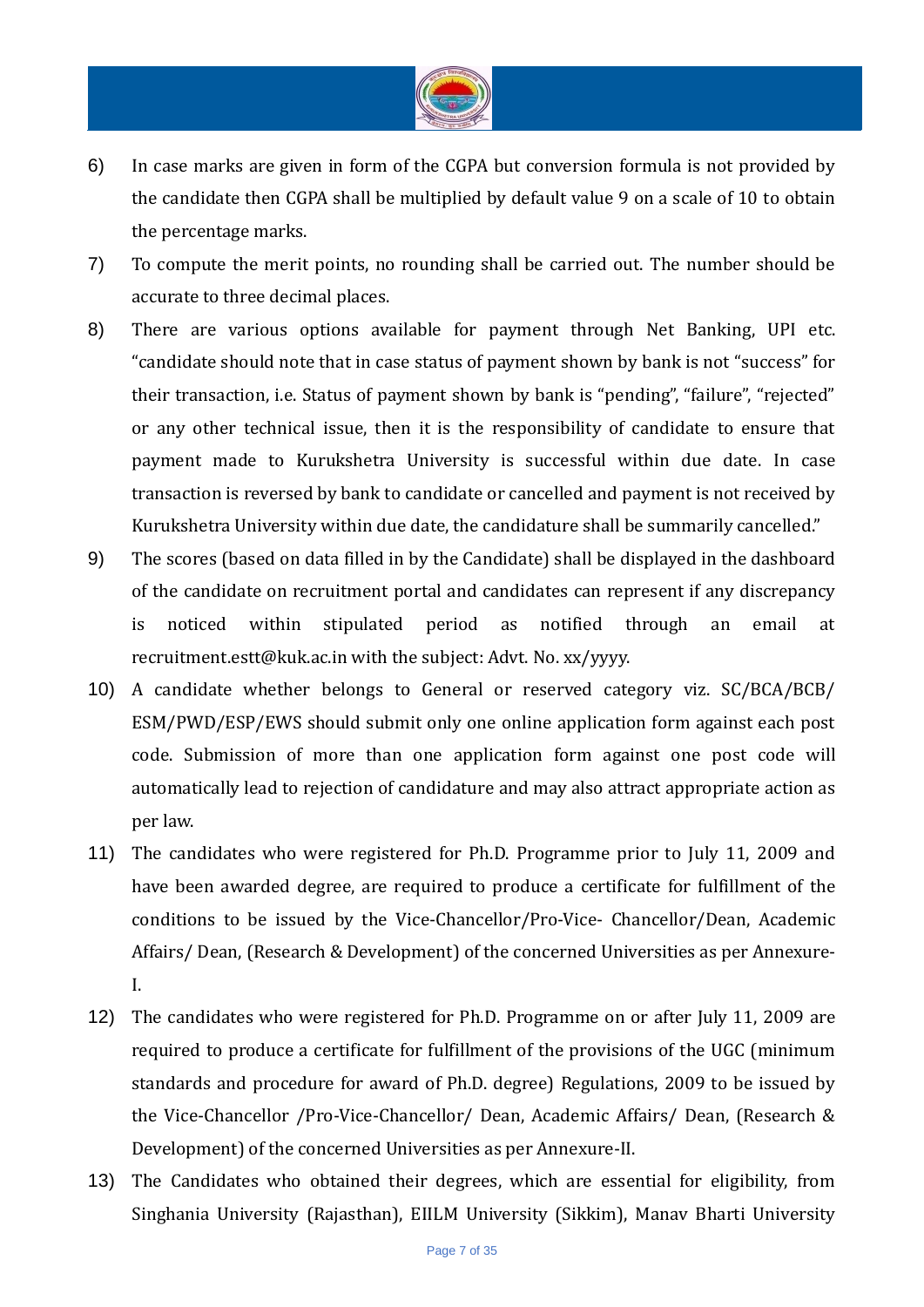

(Himachal Pradesh), Vinayak Mission University (Sikkim), Global Open University (Nagaland) and Vinayak Mission University, Salem, Tamilnadu vide notification. D.O No. F 5-4/2014 (CPP-I/PU) dated 05.08.2014 and D.O No. F 10-6/2011 (PS) Misc. dated 06.07.2015 have been declared ineligible for the post of Assistant Professor. However, their candidature will be considered for the post of Assistant Professor if they upload the certificate as per Annexure-III, in addition to Annexure-I or II, whichever is applicable from their universities. Such candidate(s) having degrees issued by the above Universities through Distance Education Mode will have to upload the certificate duly verified from the Distance Education Council/Distance Education Bureau, New Delhi.

- 14) Furthermore, in case of candidates who are otherwise eligible, the benefit of such degrees towards marks/weightage/score would also be subject to the uploading of certificate as per Annexure-III, in addition to Annexure-I or II, whichever is applicable.
- 15) Reserved category candidates shall be considered against General category strictly as per Govt. letter No. EC/2018/20179-389 dated 26.04.2018 & 12/1-2017 Ad (3) dated 04.06.2018.
- 16) The benefit of reservation will be given only to those SC/BCA/BCB/ESM/PWD/ EWS/ESP candidates who are domiciled in Haryana State. These candidates are required to upload SC /BCA /BCB /ESM /PWD /EWS /ESP Certificate duly issued by the Competent Authority of Haryana. Likewise, the Eligible Sports Person (ESP) shall be required to upload the Sports Gradation Certificate as per Government instructions duly issued by the competent authority. ESM/DESM/DFF shall be required to upload the Valid Eligibility Certificate duly issued by the respective Zila Sainik Board. As well EWS (Economically Weaker Section) candidates shall be required to upload Certificate as per instructions of the Haryana Government.
- 17) The Ex-Serviceman who had not availed the benefit of ESM in re-employment in any Government service, Public Sector undertaking, including Para Military Forces, their dependents sons and daughters will be considered for appointment(s) against the posts reserved for Ex-Servicemen to the extent of non-availability of suitable Ex-Servicemen, provided they fulfil all the required conditions viz. qualifications, age, experience etc. this entitlement would be available to one dependent child only.
- 18) Candidates applying for the posts under ESM/DESM/DFF category should submit a certificate duly issued by the Zila Sainik Board to the effect that his/her father has not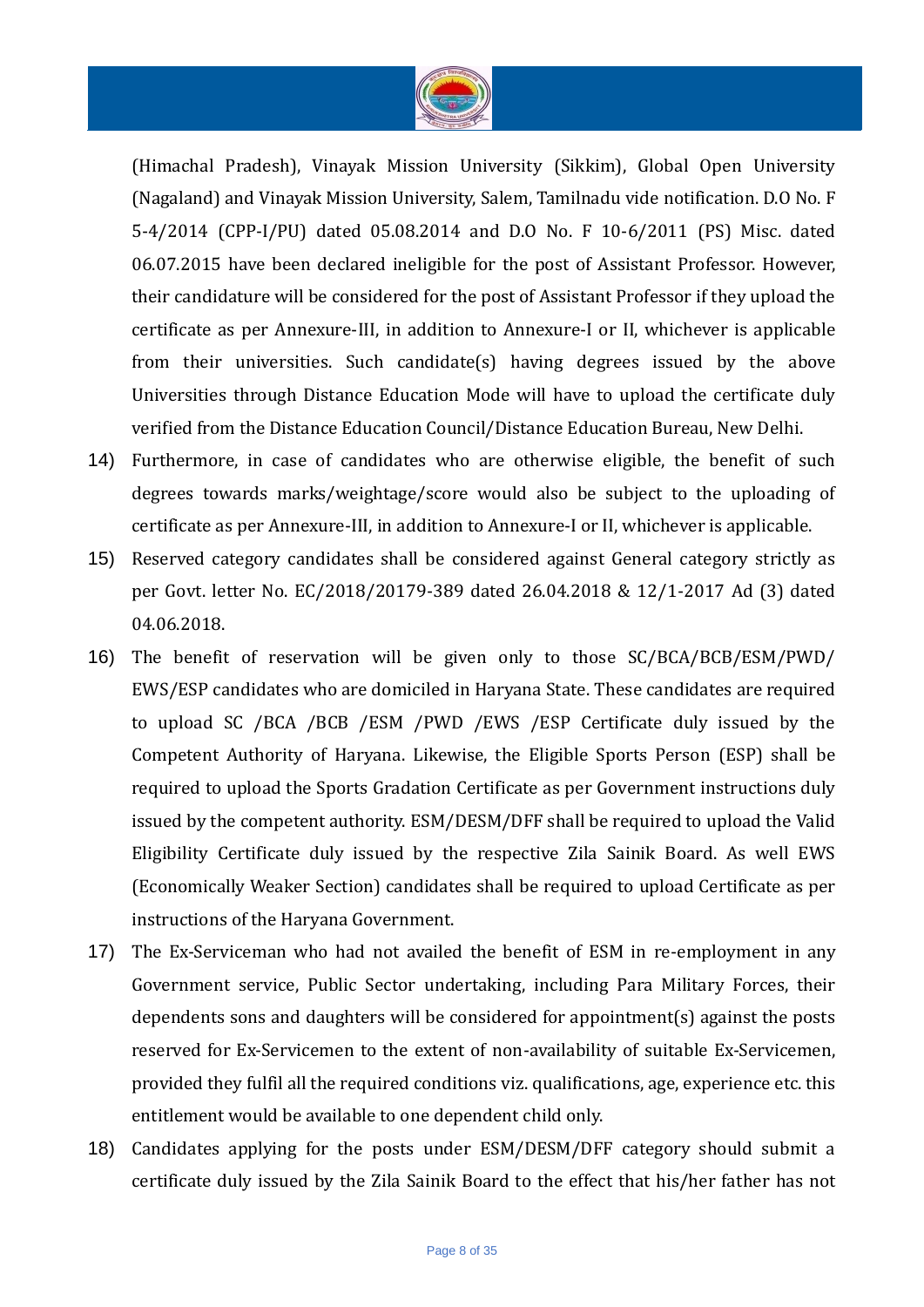

availed the benefit of re-employment in any Government service, Public Sector Undertakings including Para-Military Forces, in view of State Government instructions.

- 19) The benefit of reservation to Ex-Servicemen and their children will be given in accordance with the instructions of the State Govt. Haryana conveyed vide letter No. 12/15/2019-4GS-II dated 14.07.2021.
- 20) Backward class Block (A & B) candidates claiming benefit of reservation have to upload a certificate issued by the competent authority of Haryana dated not before six months of the last date of receipt of applications mentioning therein that he/she is not covered under the criteria of creamy layer as per State Govt. instructions issued by vide letter No. 1170-SW(1)-95 dated 07.06.1995 & No. 213-SW(1)-2010 dated 31.08.2010, No.22/22/2004 3GS-III dated 14.06.2016, No.1282-SW(1) dated 28.08.2018 and No. 512-SW (1) 2021 dated 01.12.2021 as per Annexure-IV.
- 21) Candidates are required to have a valid personal active Email ID as all the information regarding recruitment process will be sent on their registered Email ID throughout the process as an additional service by the university. In case a candidate does not have a valid personal Email ID, candidate should create new Email ID before applying online and must maintain that Email account, throughout the selection process.
- 22) Candidates must give a valid Mobile number, as all the SMSs during the process will be sent on that Mobile number.
- 23) Candidates are advised not to change their Mobile number/E-mail ID mentioned at the time of Registration. Candidates are also advised not to give mobile number/Email ID of unknown person/stranger to avoid any future complication. Kurukshetra University shall not be responsible in any manner for non-delivery of SMS/E-Mail. It shall be responsibility of the candidate to update himself/herself by visiting the website of Kurukshetra University i.e. www.kuk.ac.in and by checking his/her E-Mail Account/SMS regularly for important notifications.
- 24) In case of Integrated program, the percentage marks shall be considered for both the degrees covered under the program (i.e. graduation and post-graduation) as the percentage marks of the integrated program.
- 25) In case of lateral entry programs, percentage marks given in the degree of awarding university shall be considered final.
- 26) Since the practical work including use of gases, acids, tool, machinery etc. is involved in Sciences, Life Science, Pharmacy, Engineering, and Technology Faculties, the blind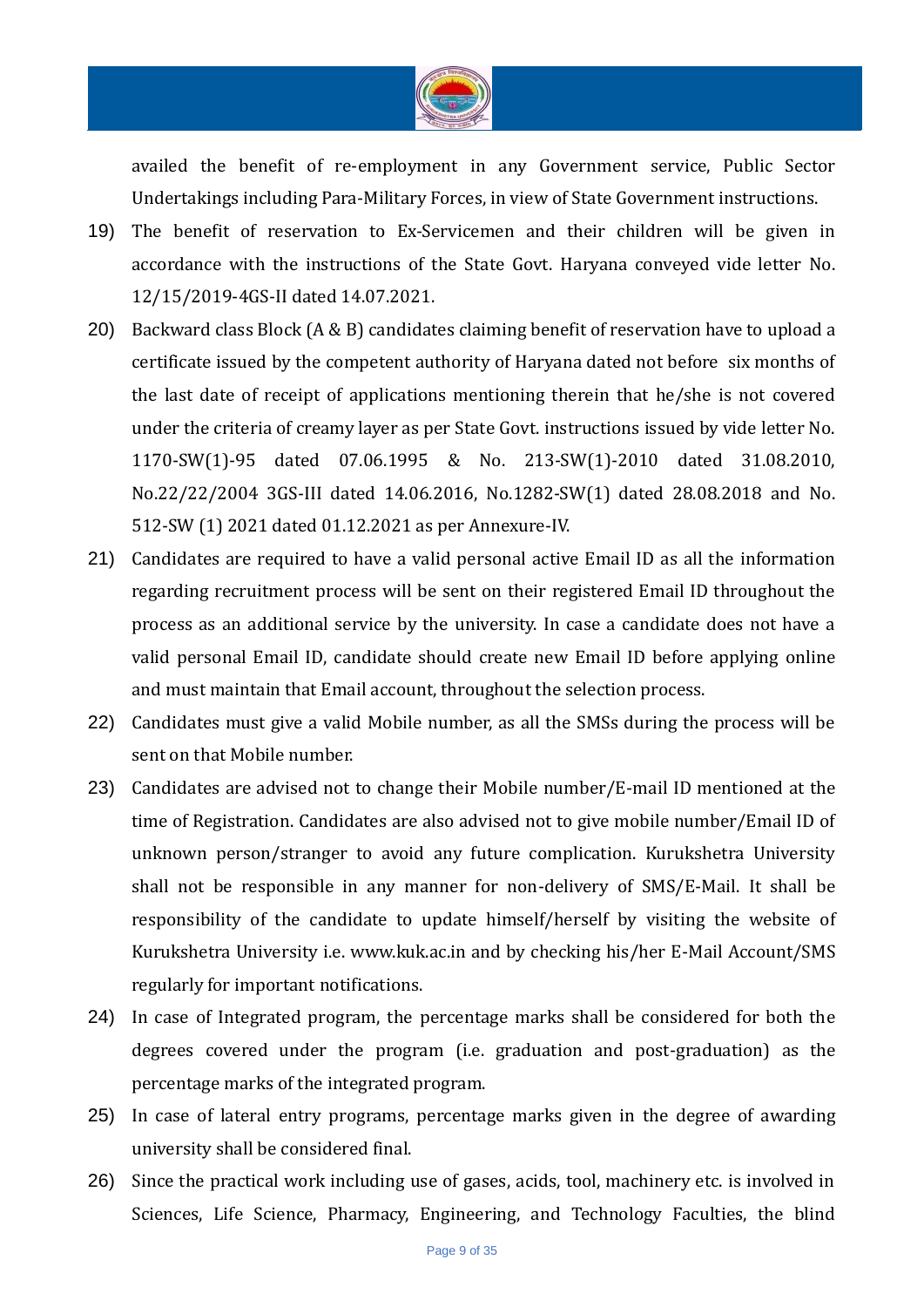

persons (visually impaired persons) may not be considered against teaching posts in these faculties.

- 27) Candidates, who have obtained degrees or certificates required for fulfilling the eligibility conditions from any Institution declared fake by the University Grants Commission or not recognized by Haryana Government/ Govt. Regulatory Bodies and Kurukshetra University shall not be eligible for recruitment to the said posts advertised and no representation in this regard shall be entertained.
- 28) The eligibility of every candidate will be determined on the basis of qualifications acquired and communicated to the office by him/her up to the last date fixed for submitting of online applications. No certificate/document will be accepted after the last date.
- 29) All the educational qualifications should be from a University/ Institution/ Board recognized by Govt. of India/State Govt./ approved by Govt. Regulatory Bodies and the final result should have been declared on or before last date of submission of application form. The candidates who are able to prove through documentary evidence that the result of the qualifying examination was declared on or before the last date of submission of application form and he/she has been declared passed, will also be considered to have the required Educational Qualification.
- 30) The date of passing eligibility examination will be the date appearing on the mark sheet or provisional certificate issued by the University. In case the result of a particular examination is posted on the website of the University, a certificate issued by the appropriate authority of the University indicating the date on which the result was posted on the website will be taken as the date of passing.
- 31) As per Ministry of Human Resource Development Notification No. 44 dated 01-03-1995 published in Gazette of India edition dated 10-06-2015, the Degree obtained through open Universities/ Distance Education Mode needs to be recognized by Distance Education Council, IGNOU (Now Distance Education Bureau). Accordingly, unless such Degrees had been recognized for the period when the candidates acquired the relevant qualification, these will not be accepted for the purpose of Educational Qualification.
- 32) No change in the category of any candidate is allowed after submission of application form. No correspondence/email/ phone will be entertained in this regard.
- 33) The status of short-listing will be made available on the dashboards of the respective applicants for information before interview as per Selection Criteria in Appendix-VIII. In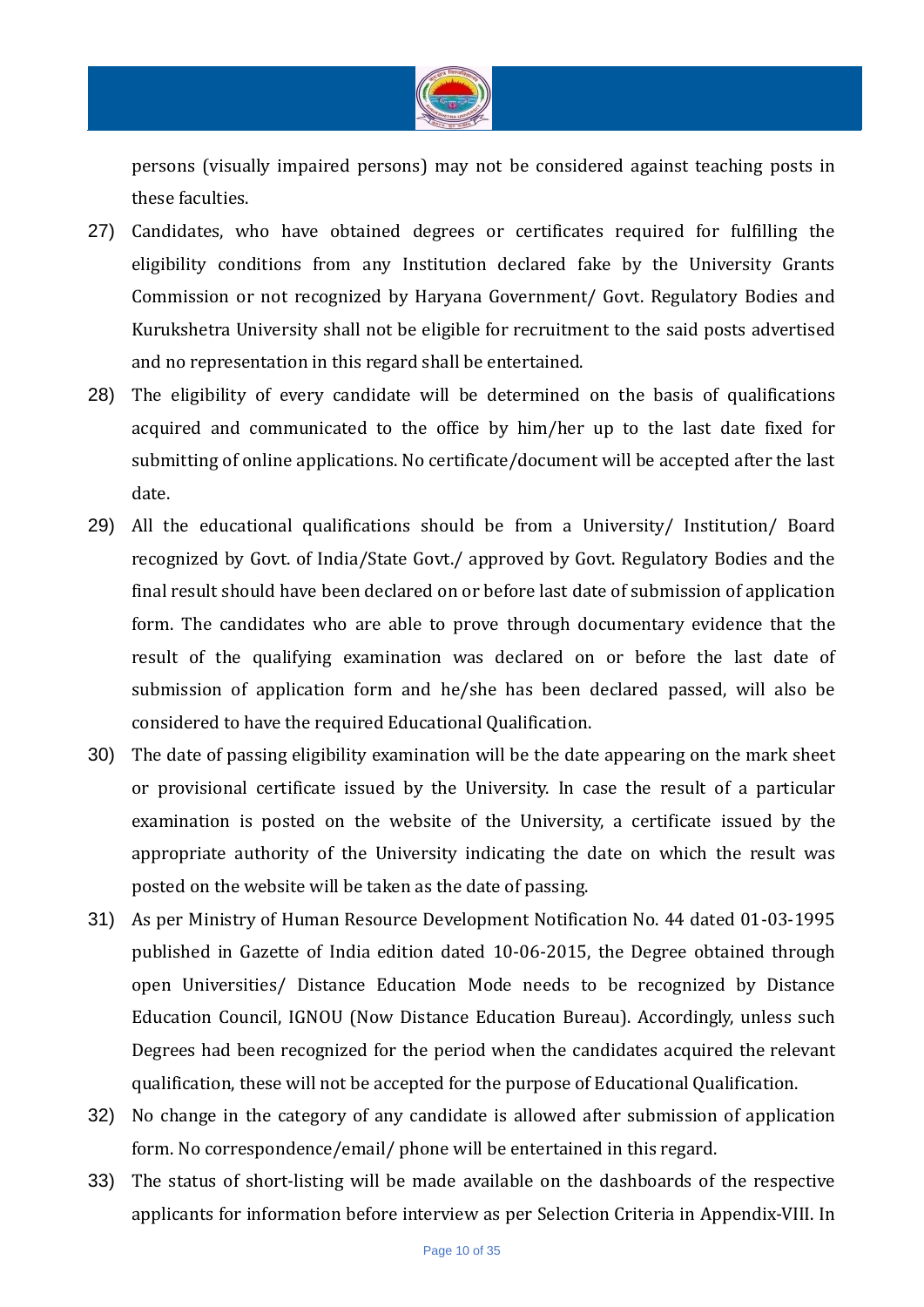

case of any dispute with regard to screening of the applications, the decision of the University shall be final.

- 34) No TA/DA shall be paid by the University for physical presence in the university for consideration in selection process.
- 35) Master's Degree, NET/SET/SLET, and Ph.D. shall be in concerned subject only for eligibility condition.
- 36) The candidate in job shall have to apply through proper channel and has to upload the No Objection Certificate signed by his/her employer as per Annexure-V. Those not applying through proper channel will not be considered for any benefit of past employment if selected.
- 37) The entire onus of the content/authenticity of the information being uploaded in the application form and its attachments shall exclusively rest with the applicant in terms of eligibility for recruitment and for subsequent selection through due process.
- 38) Candidates should not furnish any particulars that are fake, tampered/fabricated and should not suppress any material information while filling up the online application form.
- 39) Mere submission of online application/permission does not mean that the candidate is eligible for appointment to the post applied for. The eligibility shall be verified at the time of verification of original documents as per the qualifications and terms & conditions of advertisement. If at any stage, it is found that the information furnished by the candidate is fake or incorrect, the candidature will be cancelled, and candidate will also be liable to legal proceedings.
- 40) The University shall, in no way, be responsible for any error/ omission/ commission/ suppression of relevant information by the applicant knowingly/ unknowingly/ overtly/ covertly while filling up the application form and uploading the documents required therein. Candidates must ensure that they fulfill all the eligibility conditions on the last date fixed for receipt of application. If on verification at any stage, before or after the selection, it is found that the candidate did not fulfill any of the eligibility condition(s) as on last date or it is found that the information furnished is false or incorrect, the candidature will be cancelled, and services will be terminated. Applicant will also be liable for criminal/legal prosecution.
- 41) In case the applicant gets screened/ shortlisted/ selected/ appointed based on the credentials furnished by applicant which are, on scrutiny, found to be incorrect/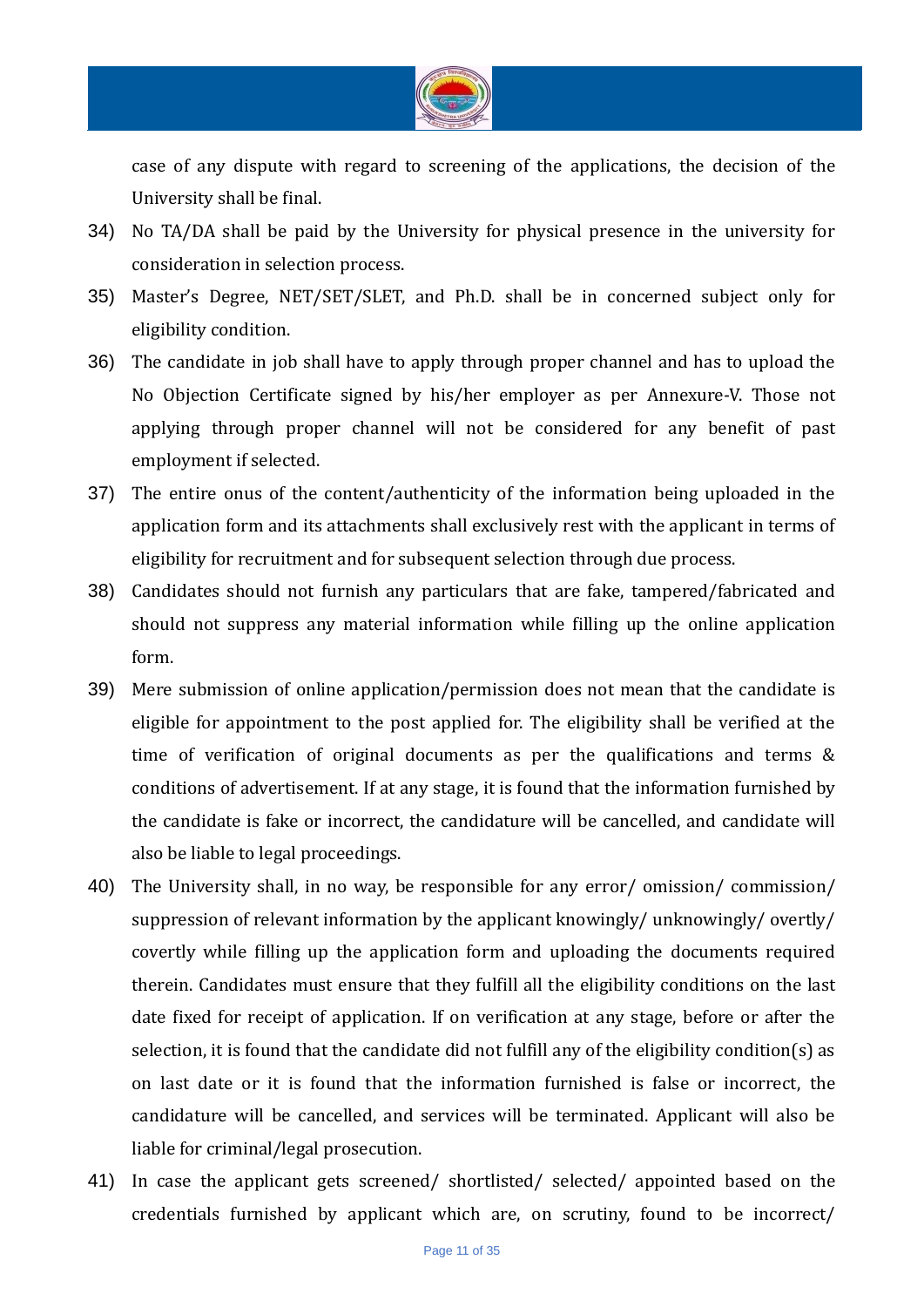

inadmissible/ forged/ fabricated/ falsified, applicant's candidature shall be liable to be cancelled at any stage of the recruitment/at any time during the tenure of the service and appropriate legal action under applicable law shall be initiated against the applicant.

- 42) The University reserves the right to modify/withdraw/cancel any communication made to the applicant. In case of any dispute arising out of such a situation, the decision of the University shall be final and binding on the applicant.
- 43) The possession of prescribed essential qualification does not entitle a candidate to be called for interview. The decision of the University in all matters relating to acceptance or rejection of an application, eligibility/ suitability of the candidates, or the criteria for selection, etc. will be final and binding on the candidates. No query or correspondence will be entertained in this regard.
- 44) The curriculum for Domain Knowledge assessment is available at University recruitment portal. The University may decide to conduct a written test for Domain Knowledge assessment & Short-listing of Applicants. Schedule and modalities of Test, if conducted, will be made available on University website/portal.
- 45) All disputes pertaining to the recruitment of these posts shall fall within the jurisdiction of Kurukshetra Court only.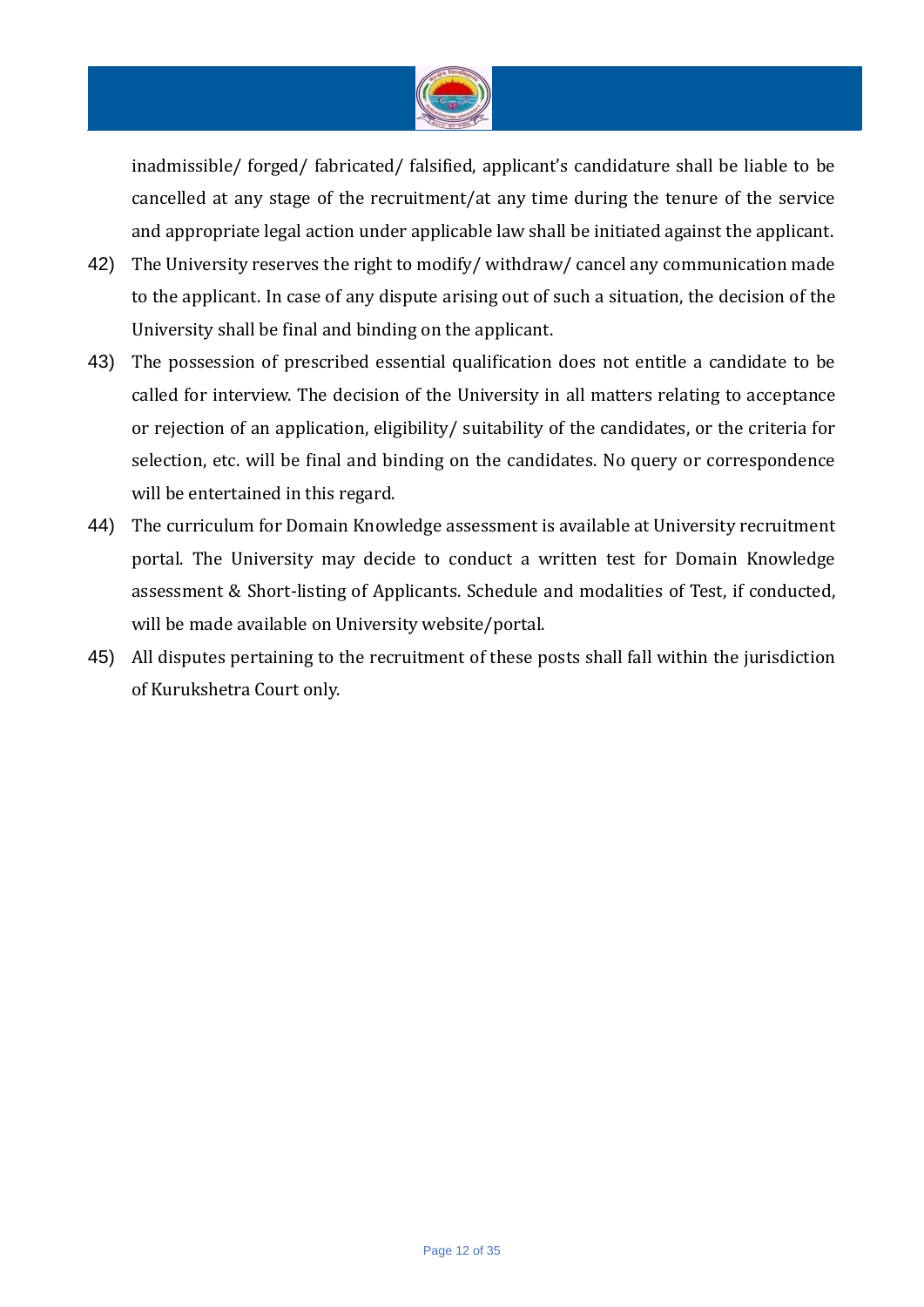

# **(For the candidates who registered for Ph.D Programme prior to July 11, 2009)**

# **CERTIFICATE**

| Certified that Dr. Certified that Dr. Communication Certified that Dr.<br>_Regn.              |
|-----------------------------------------------------------------------------------------------|
| No. has been awarded Ph.D Degree vide Notification No. Dated Demonds.                         |
| He/She has fulfilled the following conditions prescribed by the U.G.C. under point 3 of U.G.C |
| notification dated 11.07.2016, published in the Gazette of India, New Delhi on 11.07.2016: -  |
| 1) Ph.D degree of the candidate awarded in regular mode only;                                 |
| 2) Evaluation of the Ph.D thesis by at least two external examiners;                          |

- 3) Open Ph.D viva-voce of the candidates had been conducted;
- 4) Candidate has published two research papers from his/her Ph.D work out of which at least one must be in a referred journal;
- 5) Candidate has made at least two presentations in conferences/seminars, based on his/her Ph.D work.

AUTHORIZED SIGNATORY OF THE CONCERNED UNIVERSITY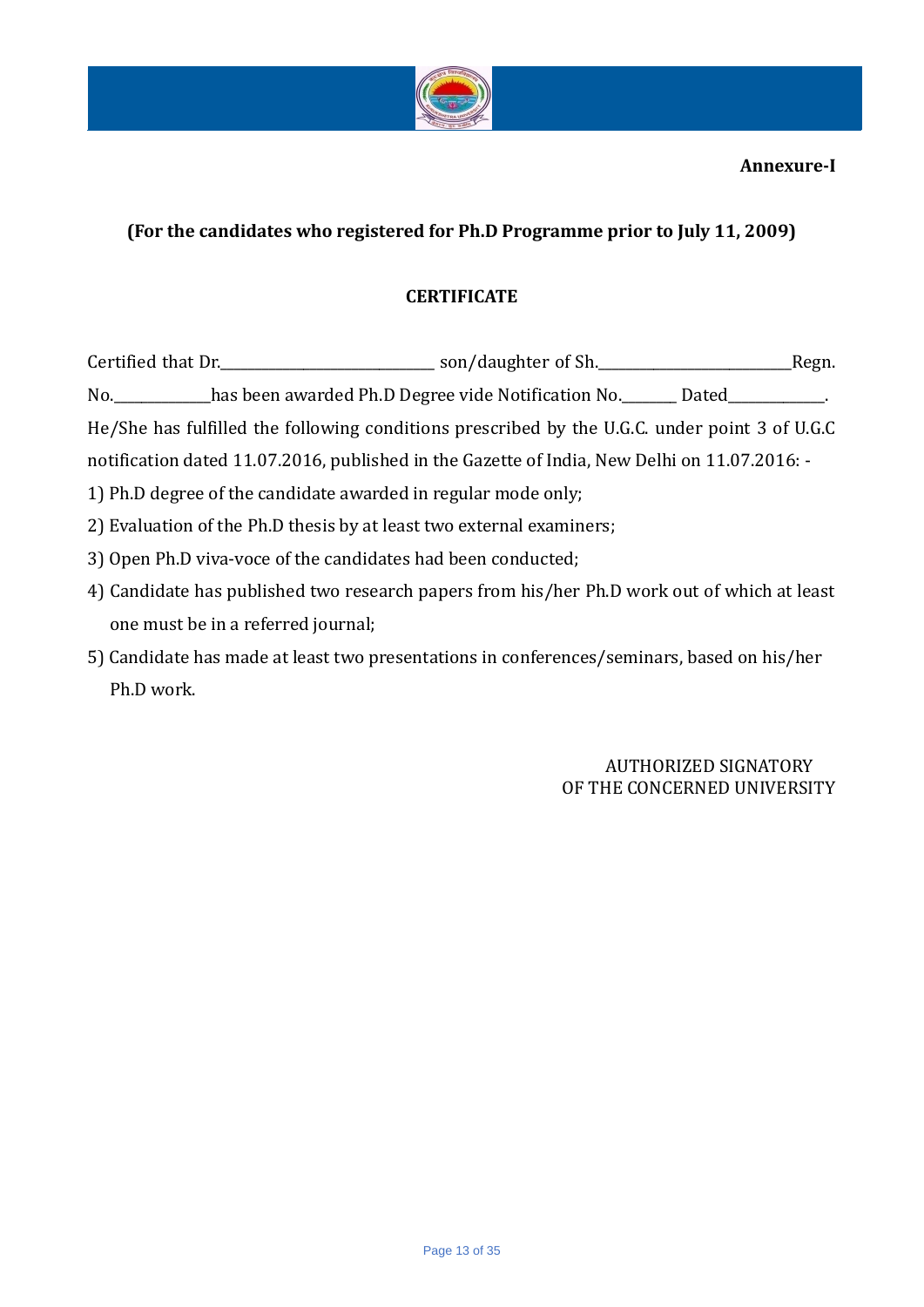

# **(For the candidates who registered for Ph.D. Programme on or after July 11, 2009)**

# **CERTIFICATE**

This is to certify that \_\_\_\_\_\_\_\_\_\_\_\_\_\_\_\_\_\_\_\_\_\_ S/D/o\_\_\_\_\_\_\_\_\_\_\_\_\_\_\_\_\_\_\_ with Regn. No.\_\_\_\_\_\_\_\_\_\_\_\_\_\_\_\_\_ has been awarded the Degree of Ph.D on \_\_\_\_\_\_\_\_\_\_\_\_ in the subject of \_\_\_\_\_\_\_\_\_\_\_\_\_\_\_\_\_\_\_\_\_\_ on fulfillment of the Provision of the UGC (Minimum Standards and Procedure for awards of Ph.D Degree) Regulations, 2009.

> AUTHORIZED SIGNATORY OF THE CONCERNED UNIVERSITY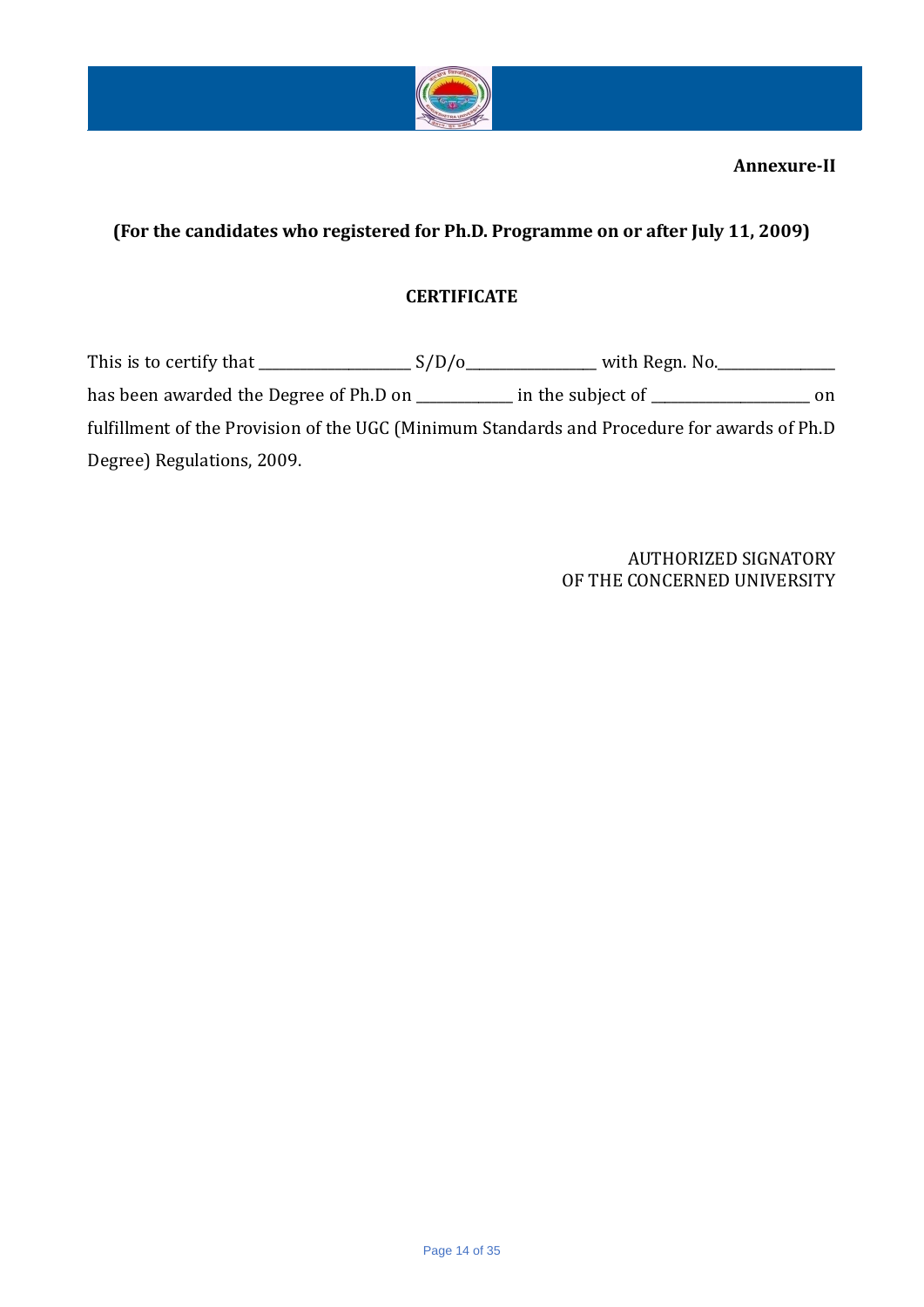

(The candidate who have obtained their degrees from Singhania University (Rajasthan), EIILM University (Sikkim), Manav Bharti University (Himachal Pradesh), Vinayak Mission University (Sikkim), Global Open University (Nagaland) and Vinayak Mission University, Salem, Tamilnadu and want to claim the benefit of his/her degree are required to submit a certificate from their Universities, in addition to Annexure-I or II whichever is applicable)

### **CERTIFICATE**

This is to certify that Sh./Ms.\_\_\_\_\_\_\_\_\_\_\_\_\_\_\_\_\_\_\_\_ S/D/O of Sh.\_\_\_\_\_\_\_\_\_\_\_\_\_\_\_\_\_\_\_\_\_\_ has completed his/her \_\_\_\_\_\_\_degree through the main campus of the \_\_\_\_\_\_\_\_\_\_ (Name of the University) \_\_\_\_\_\_\_\_\_\_\_\_\_\_\_\_ at regular mode with the approval of the Statutory Bodies/Councils, wherever it is required.

Further, in case of M.Phil/Ph.D. degrees, this is to certify that the University has allocated the supervisor from amongst the regular faculty members in a department or its affiliated PG College/Institutes depending on the number of students per faculty members, the available specialization among the faculty supervisor and the research interest of the student.

> AUTHORIZED SIGNATORY OF THE CONCERNED UNIVERSITY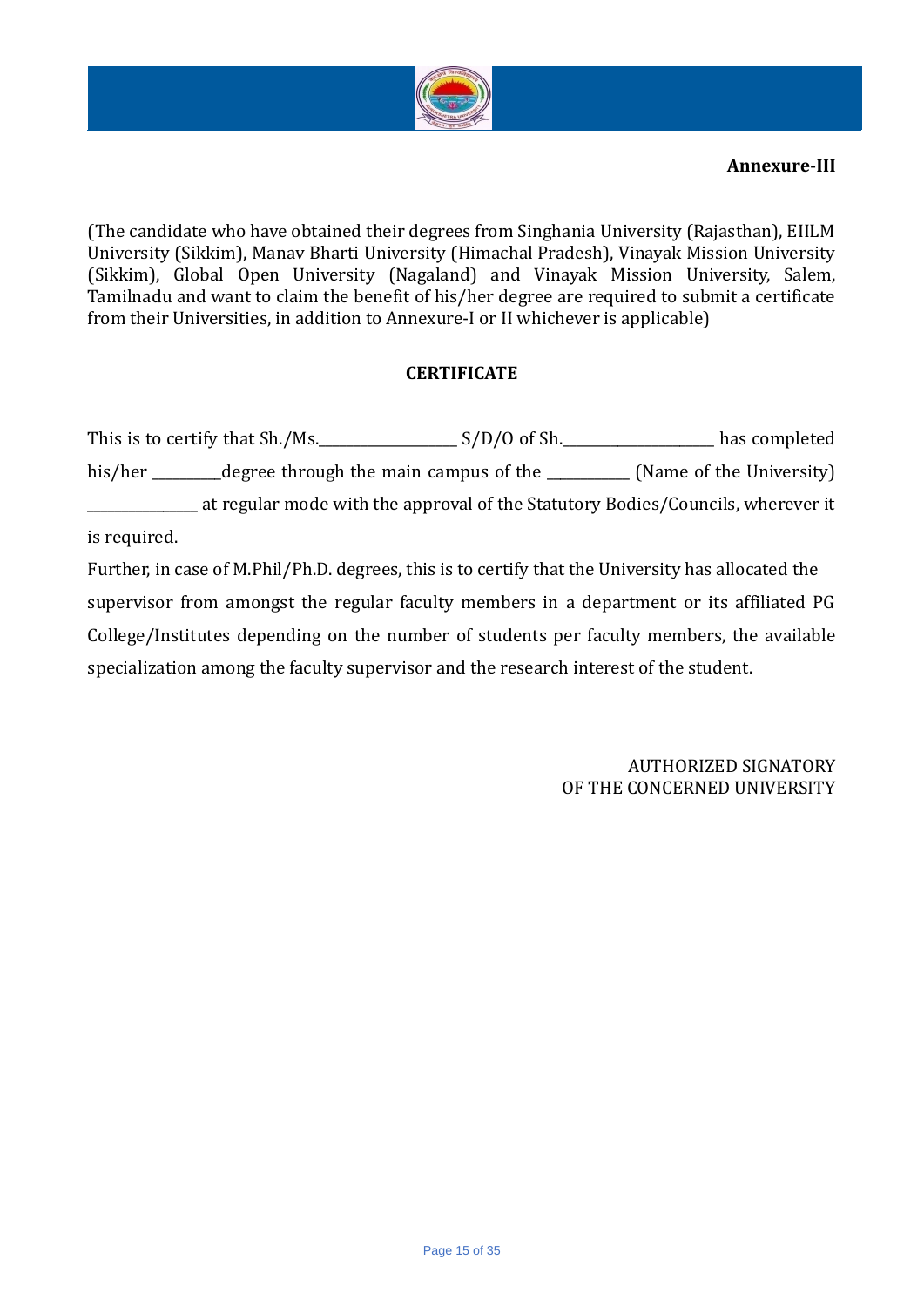

### **BACKWARD CLASS CERTIFICATE (BLOCK 'A' or 'B')**

This is to certify that Shri/Smt./Kumari\_\_\_\_\_\_\_\_\_\_\_\_\_\_\_ son/daughter of Shri\_\_\_\_\_\_\_\_\_\_\_\_\_\_\_\_\_\_\_\_\_\_\_\_\_\_\_\_\_\_\_\_\_\_ resident of Village/Town \_\_\_\_\_\_\_\_\_\_\_\_\_\_\_\_\_\_ Tehsil\_\_\_\_\_\_\_\_\_\_\_\_\_\_\_\_\_\_ Distt.\_\_\_\_\_\_\_\_\_\_\_\_\_\_\_\_\_\_ of the State/Union Territory \_\_\_\_\_\_\_\_\_\_\_\_\_\_\_\_ belongs to the \_\_\_\_\_\_\_\_\_\_\_\_\_\_ Caste, which has been notified as Backward Class by the Haryana Government and is placed in Block \_\_\_\_\_\_\_\_\_\_ (mention Block 'A' or 'B').

This is to certify that he/she does not belong to the person/section (Creamy layer) as per State Govt. letter letter No. 1170-SW(1)-95 dated 07.06.1995 & No. 213-SW(1)-2010 dated 31.08.2010, No.22/22/2004 3GS-III dated 14.06.2016, No.1282-SW(1) dated 28.08.2018 and No. 512-SW (1) 2021 dated 01.12.2021.

This certificate is being issued to him/her on the basis of verification of Sarpanch/Patwari/Kanungo

> . Signature with seal of issuing Authority

> > Full Name...................................................

Designation ...............................................

Address with Telephone No. With

code......................

| Sr. No.: |
|----------|
| Place :  |
| Dated :  |

Issuing Authority: Tehsildar or Naib Tehsildar Head of Department in case of Govt. employees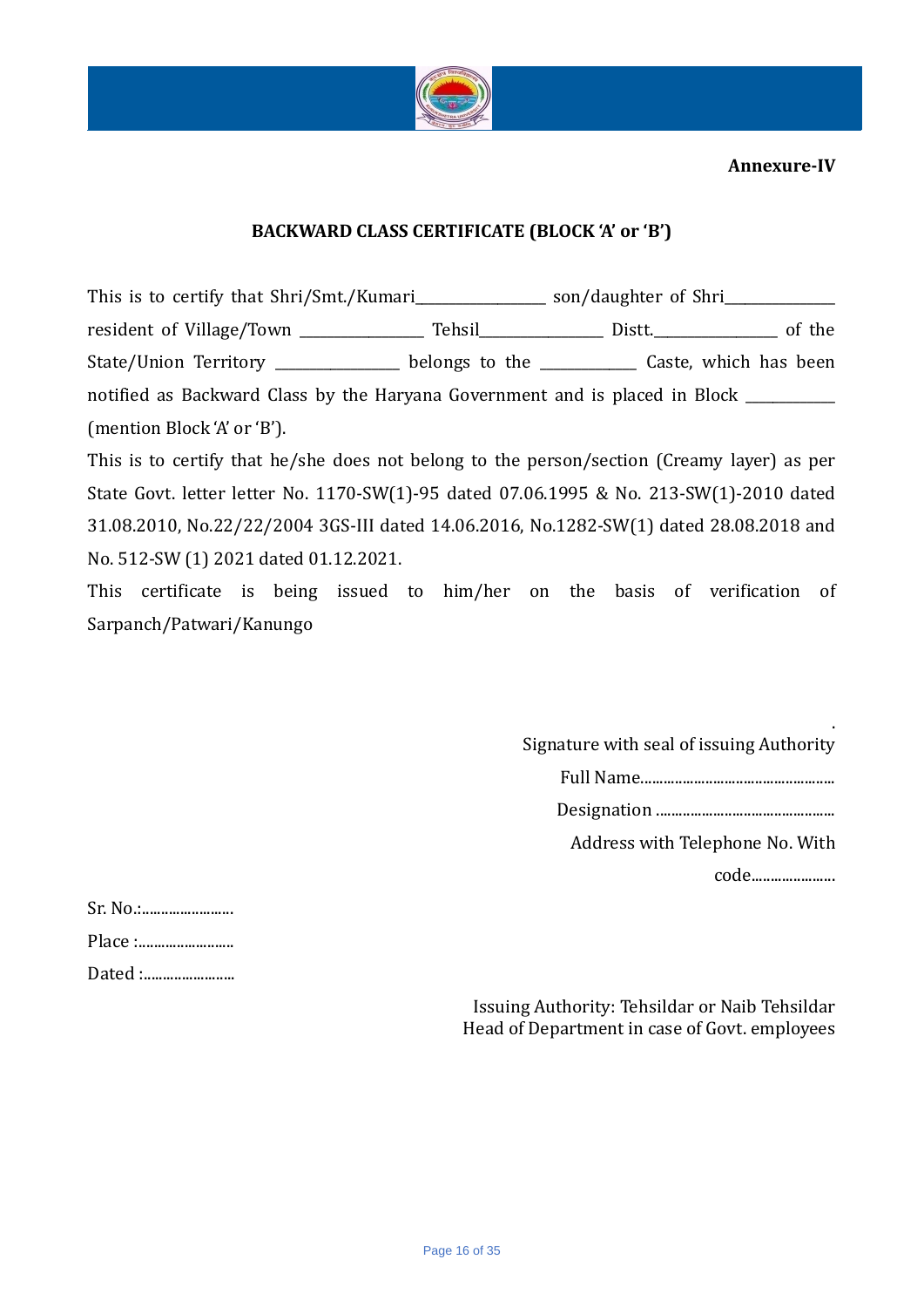

**Annexure - V**

# **NO OBJECTION CERTIFICATE**

To

**The Registrar,** Kurukshetra University, Kurukshetra

This letter is in reference to Mr/Ms/Mrs. <Candidate Name> who has been an employee at <Organization Name> in the capacity of <Designation> w.e.f. < date of joining>. Undersigned has no objection if he/she applies for the post of <Assistant Professor> as per <Advertisement Number> at Kurukshetra University, Kurukshetra and he/she will be relieved from the job in case of selection.

Contact for any inquiries.

Sincerely,

[Signature] [Name of Head of Department] [Organisation Address] [Contact Number]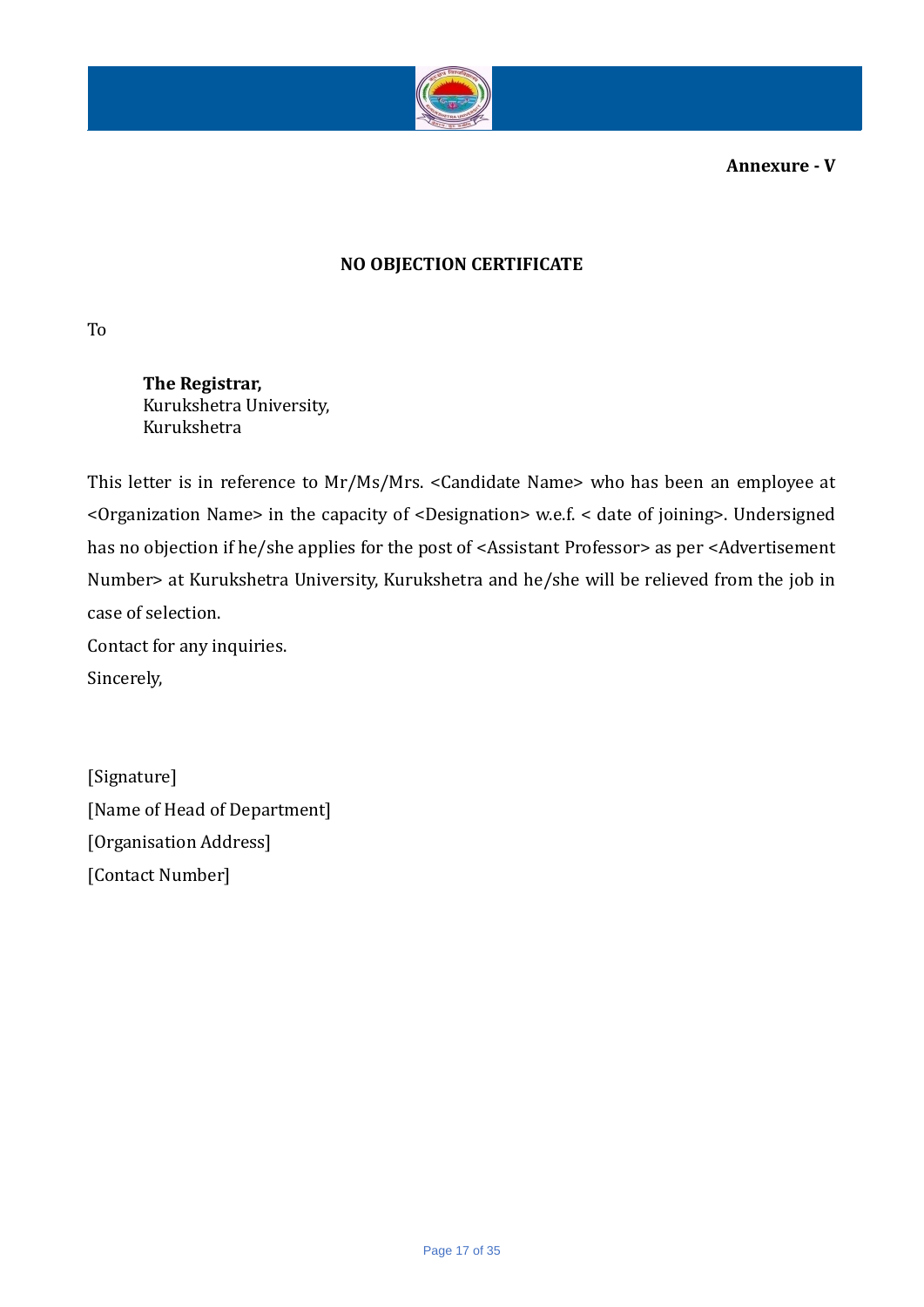

## **Eligibility Qualification**

**Minimum eligibility Qualification for the post of Assistant Professor meant for post code (1 to 5, 7 to 16, 18 to 24, 26 and 27):**

### **Qualification for the appointment of Assistant Professor in the University**

- A. Good academic record with at least 55% marks (or an equivalent grade in a point scale wherever grading system is followed) at the Master's Degree level in a relevant subject from an Indian University, or an equivalent degree from an accredited foreign university.
- B. Besides fulfilling the above qualifications, the candidate must have cleared the National Eligibility Test (NET) conducted by the UGC, CSIR or similar test accredited by the UGC like SLET/SET.
- C. Notwithstanding anything contained in sub-clause (A) and (B) the candidates who are or have been awarded Ph.D Degree in accordance with the University Grants Commission (Minimum Standards and Procedure for Award of Ph.D. Degree) Regulations, 2009 shall be exempted from the requirement of the minimum eligibility condition of NET/SLET/SET for recruitment and appointment of Assistant Professor or equivalent positions in Universities/ Colleges/Institutions.
- D. NET/SLET/SET shall also not be required for such Masters Programmes in discipline for which NET/SLET/SET is not conducted.
- E. A relaxation of 5% may be provided at the graduate and master's level for the Scheduled Caste/Scheduled Tribe/Differently-abled (Physically and visually differently-abled) categories for the purpose of eligibility and for assessing good academic record during direct recruitment to teaching positions. The eligibility marks of 55% marks (or an equivalent grade in a point scale wherever grading system is followed) and the relaxation of 5% to the categories mentioned above are permissible, based on only the qualifying marks without including any grace mark procedures.
- F. A relaxation of 5% may be provided, from 55% to 50% of the marks to the Ph.D Degree holders, who have obtained their Master's Degree prior to 19 September, 1991.
- G. Relevant grade which is regarded as equivalent of 55% wherever the grading system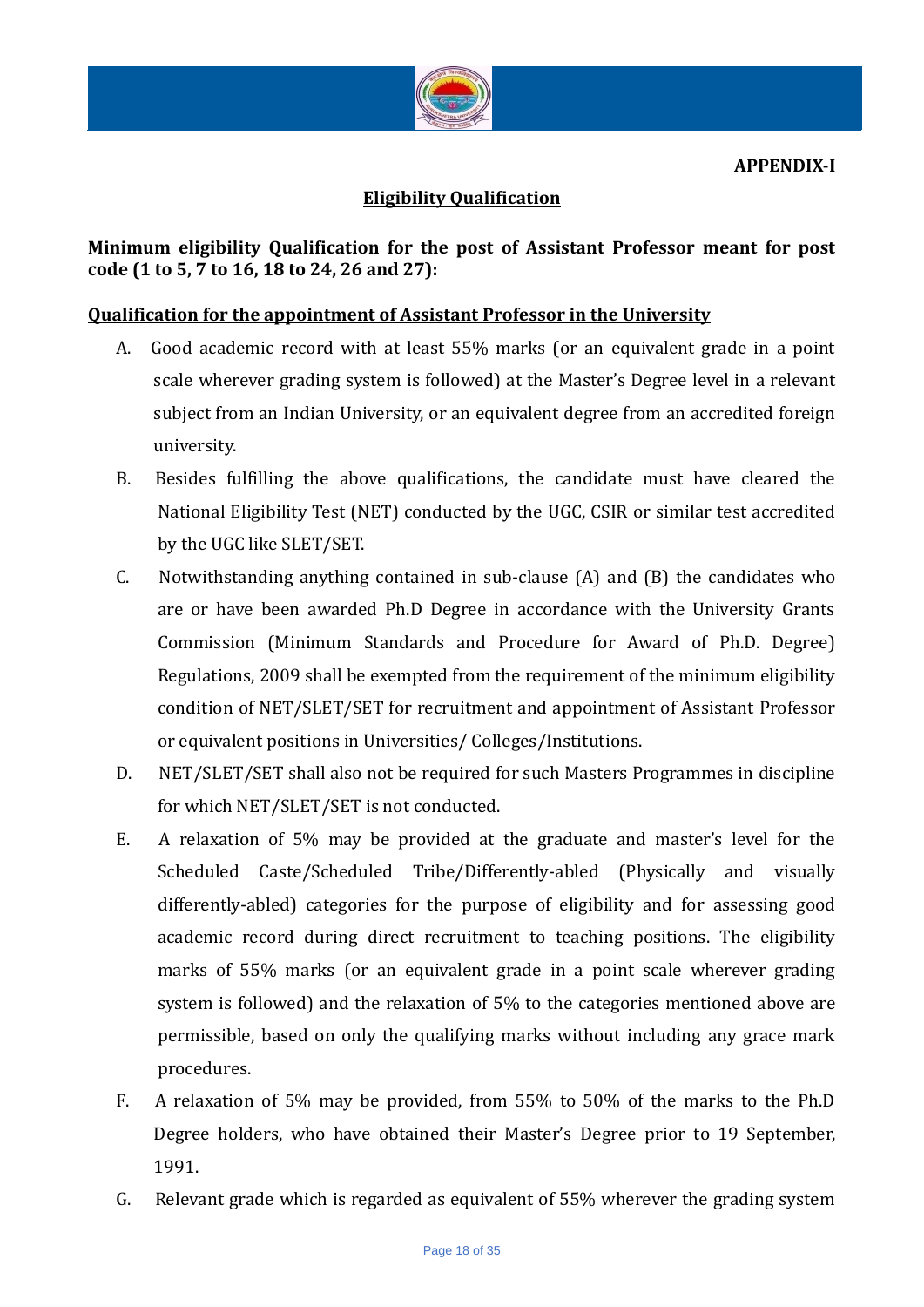

is followed by a recognized university shall also be considered eligible.

- H. The candidates registered for Ph.D Programme prior to July 11, 2009 shall also be exempted from the requirement of NET/SLET/SET for recruitment and appointment of Assistant Professor or equivalent positions in Universities/Colleges subject to the fulfilment of the following conditions:
	- i) Ph.D degree of the candidate awarded in regular mode only;
	- ii) Evaluation of the Ph.D thesis by at least two external examiners;
	- iii) Open Ph.D viva voce of the candidate had been conducted;
	- iv) Candidates has published two research papers from his/her Ph.D work out of which at least one must be in a refereed journal;
	- v) Candidate has made at least two presentations in conference/seminars, based on his/her Ph.D work.

*"(i) to (v) as above are to be certified by the Vice-Chancellor/ Pro-Vice-Chancellor/ Dean, (Academic Affairs)/Dean, (Research & Development)."*

- **Note:-** 1**.** Master's Degree and NET/SET/SLET shall be in concerned subject only.
	- 2. Ph.D. in concerned subject only shall be considered for eligibility condition in case of Non-NET/Non-SLET/Non-SET candidates.

#### **Good Academic Record**

**1**. For determining good academic record, a candidate should either have average of 55% marks in two of the three examinations (not below Matric or equivalent) prior to Master's degree or 50% marks in each of these two examinations separately. The following relaxation will however, operate:

Candidates having 55% or above marks in MA/M.Sc./LLM in the relevant subject and possessing Ph.D. Degree

Candidates having 55% or above marks in MA/M.Sc./LLM in the relevant subject and possessing M.Phil Degree

The criteria of good academic record will not apply at all.

Should have 50% marks in one of the lower exams i.e. B.A. Final/Prep/10+2/Matric

OR

Candidates obtaining first class First in the University in the relevant subject in MA/M.Sc./LLM

--------------Do-------------

2. Wherever CGPA/OGPA or grading system in a degree/diploma is awarded; equivalent percentage of marks should be indicated in the application form as per norms/conversion formula adopted by the University/Institute concerned. The candidates will have to produce a copy of these norms with respect to his/her University/Institute at the time of verification of documents.

In case a mark sheet shows both grade points and absolute marks; the percentage shall be calculated based on the conversion formula provided by the concerned university/ institute.

3. B.Ed, B.Lib & Inf. Science, L.L.B and BJMC are the lower examinations for determining Good Academic Record wherever M.Ed, M.Lib & Inf. Science, L.L.M and MJMC are the required essential qualifications respectively.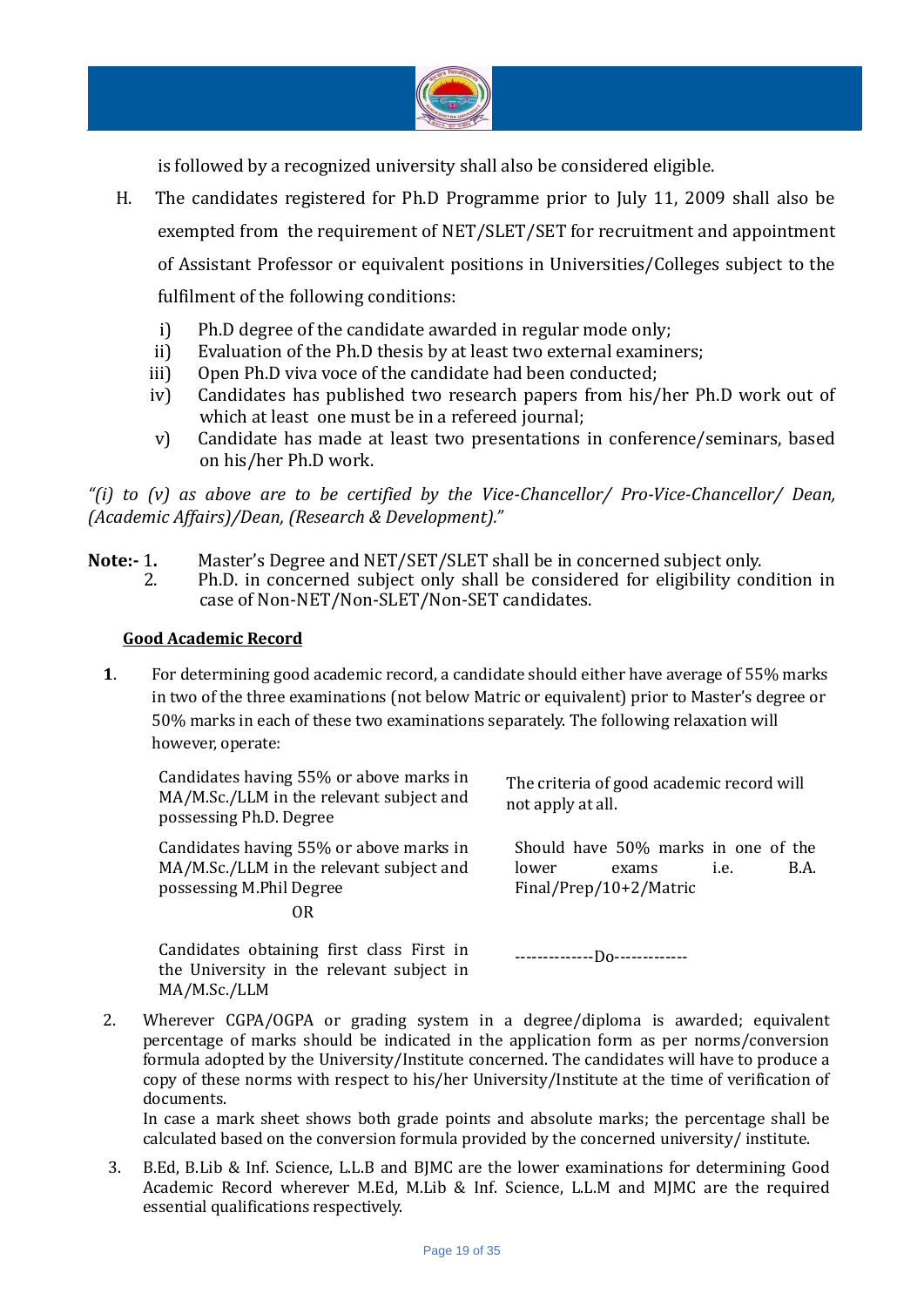

# **Minimum eligibility Qualification for the post of Assistant Professor meant for post code (6A):**

## **Essential:**

- A. Post Graduate degree with minimum 55% marks in any discipline.
- B. Post Graduate degree in Education (M.Ed/ M.A Education) with minimum 55%marks.
- C. Besides fulfilling the above qualifications, the candidate must have cleared the National Eligibility Test (NET) in Education conducted by the UGC or similar test accredited by the UGC like SLET/SET in Education.
- D. Good academic record as defined by the concerned University with at least 55% marks (or an equivalent grade in a point scale wherever grading system is followed) at the Master's Degree level in a relevant subject from an Indian University, or an equivalent degree from an accredited foreign University.
- E. Notwithstanding anything contained in sub-clause (A) and (B) the candidates who are or have been awarded Ph.D. Degree in accordance with the University Grants Commission (Minimum Standards and Procedure for Award of Ph.D. Degree) Regulations, 2009 shall be exempted from the requirement of the minimum eligibility condition of NET/SLET/SET for recruitment and appointment of Assistant Professor or equivalent positions in Universities/Colleges/Institutions.
- F. A relaxation of 5% may be provided at the graduate and master's level for the Scheduled Caste/Scheduled Tribe/Differently-abled (Physically and visually differently abled) categories for the purpose of eligibility and for assessing good academic record during direct recruitment to teaching positions. The eligibility marks of 55% marks (or an equivalent grade in a point scale wherever grading system is followed) and the relaxation of 5% to the categories mentioned above are permissible, based on only the qualifying marks without including any grace mark procedures.
- G. A relaxation of 5% may be provided, from 55% to 50% of the marks to the Ph.D. Degree holders, who have obtained their Master's Degree prior to 19 September,1991.
- H. Relevant grade which is regarded as equivalent of 55% wherever the grading system is followed by a recognized university shall also be considered eligible.
- I. The candidates registered for Ph.D. Programme prior to July 11, 2009 shall also be exempted from the requirement of NET/SLET/SET for recruitment and appointment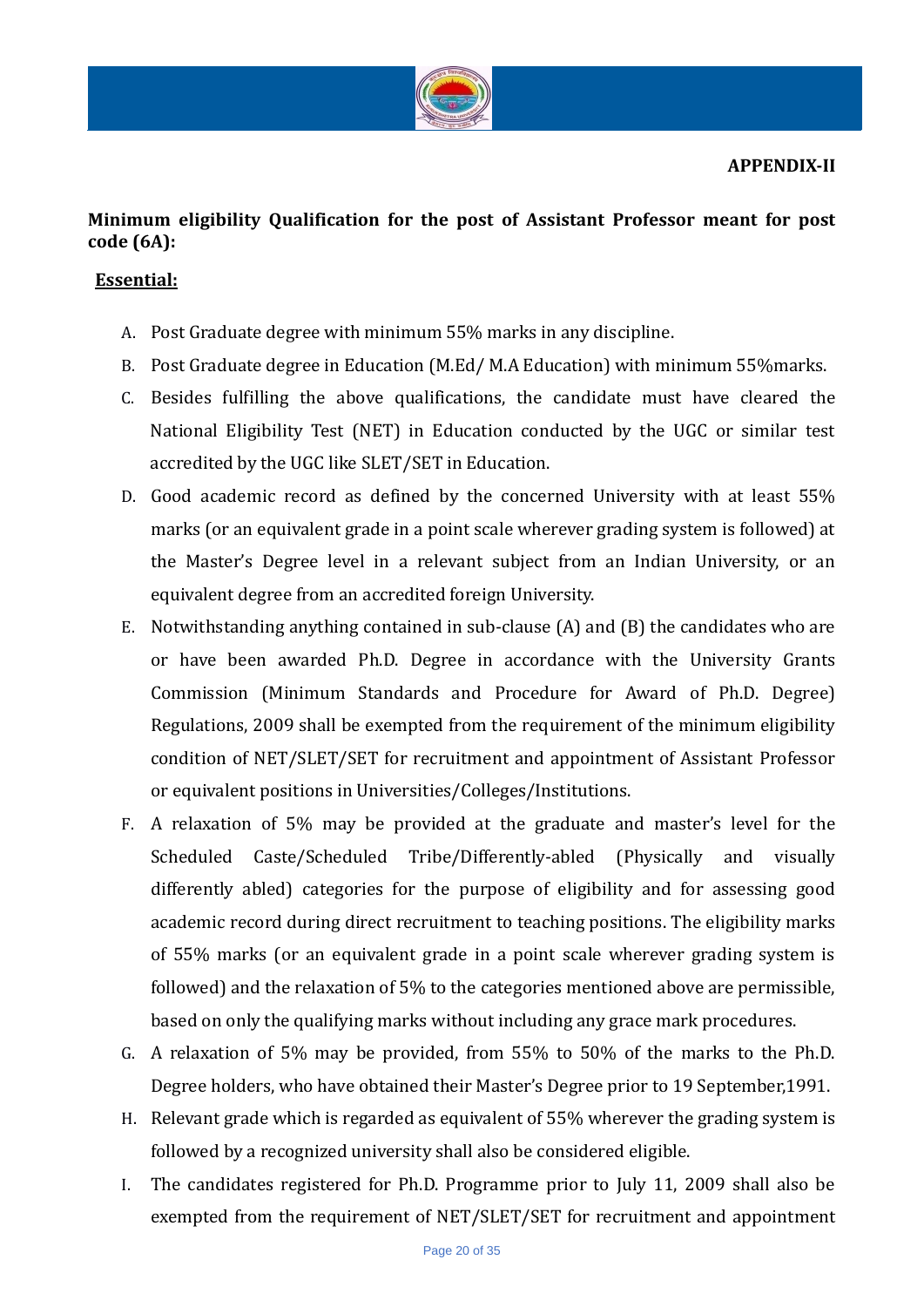

of Assistant Professor or equivalent positions in Universities/Colleges subject to the fulfillment of the following conditions:

- i) Ph.D. degree of the candidate awarded in regular mode only;
- ii) Evaluation of the Ph.D. thesis by at least two external examiners;
- iii) Open Ph.D. viva voce of the candidate had been conducted;
- iv) Candidates has published two research papers from his/her Ph.D. work out of which at least one must be in a refereed journal;
- v) Candidate has made at least two presentations in conference/seminars based on his/her Ph.D. work.

"(i) to (v) as above are to be certified by the Vice-Chancellor/Pro-Vice-Chancellor/Dean, (Academic Affairs)/Dean, (Research & Development)."

**Note:-** 1**.** Master's Degree and NET/SET/SLET shall be in concerned subject only. 2. Ph.D. in concerned subject only shall be considered for eligibility condition in case of Non-NET/Non-SLET/Non-SET candidates.

### **Good Academic Record**

**1**. For determining good academic record, a candidate should either have average of 55% marks in two of the three examinations (not below Matric or equivalent) prior to Master's degree or 50% marks in each of these two examinations separately. The following relaxation will however, operate:

Candidates having 55% or above marks in MA/M.Sc./M.Com/M.Ed. in the relevant subject and possessing Ph.D. Degree Candidates having 55% or above marks in MA/M.Sc./M.Com/M.Ed. in the relevant subject and possessing M.Phil Degree

**OR** Service Service Service Service Service Service Service Service Service Service Service Service Service Service Service Service Service Service Service Service Service Service Service Service Service Service Service S

Candidates obtaining first class First in the University in the relevant subject in MA/M.Sc./LLM/M.Com

not apply at all.

The criteria of good academic record will

Should have 50% marks in one of the lower exams i.e. B.Ed./B.A./B.Sc./B.Com. Final/Prep/ 10+2/Matric

--------------Do-------------

2. Wherever CGPA/OGPA or grading system in a degree/diploma is awarded; equivalent percentage of marks should be indicated in the application form as per norms/conversion formula adopted by the University/Institute concerned. The candidates will have to produce a copy of these norms with respect to his/her University/Institute at the time of verification of documents.

In case a mark sheet shows both grade points and absolute marks; the percentage shall be calculated based on the conversion formula provided by the concerned university/ institute.

3. B.Ed, B.Lib & Inf. Science, L.L.B and BJMC are the lower examinations for determining Good Academic Record wherever M.Ed, M.Lib & Inf. Science, L.L.M and MJMC are the required essential qualifications respectively.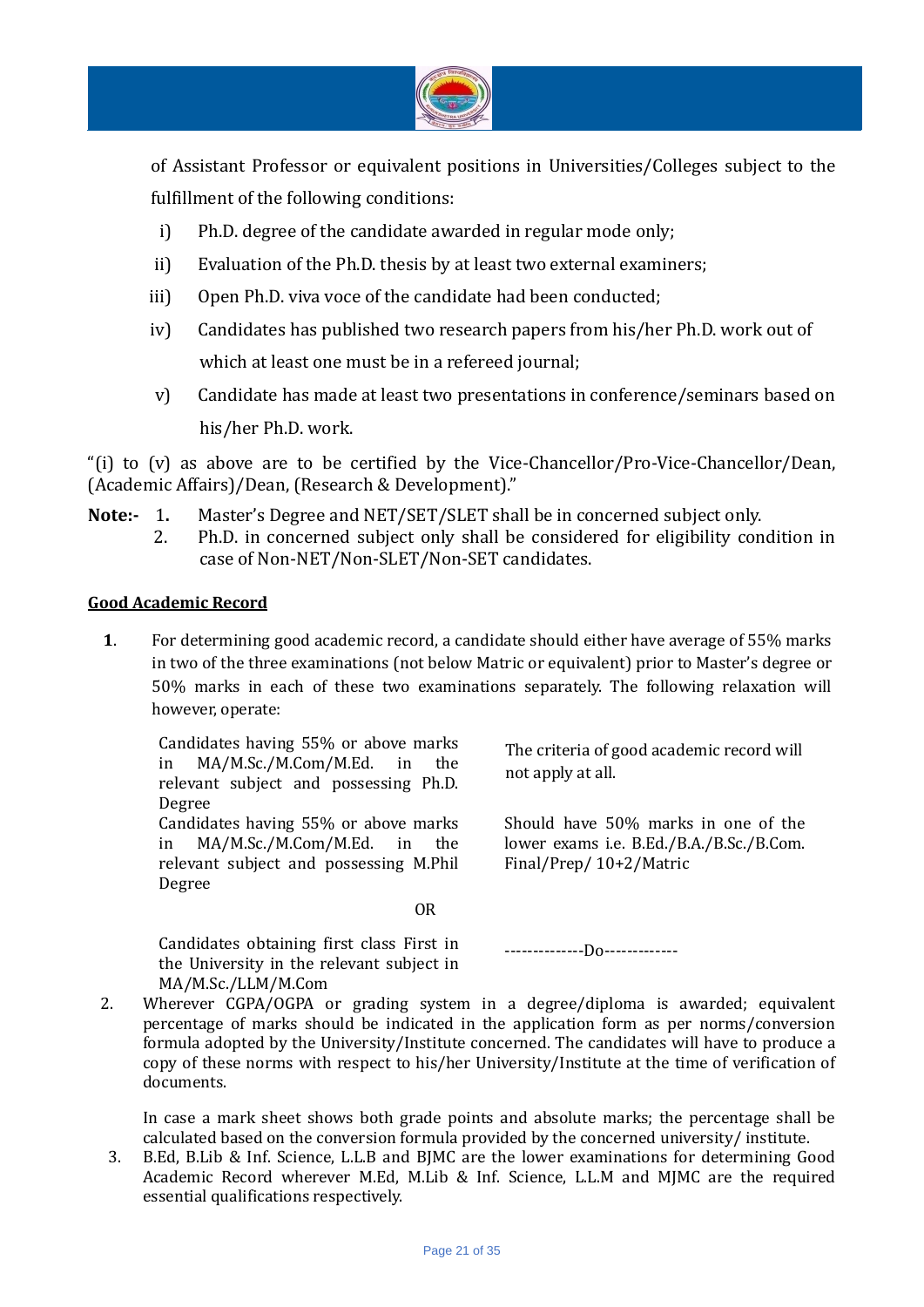

#### **APPENDIX-III**

# **Minimum eligibility Qualification for the post of Assistant Professor meant for post code (6B):**

### **Essential:**

- A. Master's Degree in any discipline with not less than 50% of marks\*\*
- B. M.Ed. Degree in specific disability area with not less than 55% of marks or an equivalent grade of B+ in 10- point scale of UGC

#### **OR**

An equivalent degree from a foreign university recognized by RCI.

- C. Besides fulfilling the above qualifications, candidate must have cleared National Eligibility Test (NET) for lecturers in Education conducted by the UGC, or similar test accredited by the UGC such as SET/ SLET in Education.
- D. Notwithstanding anything contained in this notification, candidates who are, or have been awarded Ph.D. degree in Education/Special Education in accordance with the University Grants Commission (Minimum standards and procedure for Award of Ph.D. degree) Regulations 2009 shall be exempted from the requirement of the minimum eligibility condition of NET/SLET/SET for recruitment and appointment of Assistant Professors or equivalent positions in Universities / Colleges/ Institutions.
- E. Valid registration with RCI u/s 19 of RCI Act, 1992 is essential.
- F. A relaxation of 5% may be provided at the graduate and Master's level for the Scheduled Caste/Scheduled Tribe/Differently-abled (Physically and visually differently abled) categories for the purpose of eligibility and for assessing good academic record during direct recruitment to teaching positions. The eligibility marks of 55% marks (or an equivalent grade in a point scale wherever grading system is followed) and the relaxation of 5% to the categories mentioned above are permissible, based on only the qualifying marks without including any grace mark procedures.
- G. A relaxation of 5% may be provided, from 55% to 50% of the marks to the Ph.D. Degree holders, who have obtained their Master's Degree prior to 19 September,1991.
- H. Relevant grade which is regarded as equivalent of 55% wherever the grading system is followed by a recognized university shall also be considered eligible.
- I. The candidates registered for Ph.D. Programme prior to July 11, 2009 shall also be exempted from the requirement of NET/SLET/SET for recruitment and appointment of Assistant Professor or equivalent positions in Universities/Colleges subject to the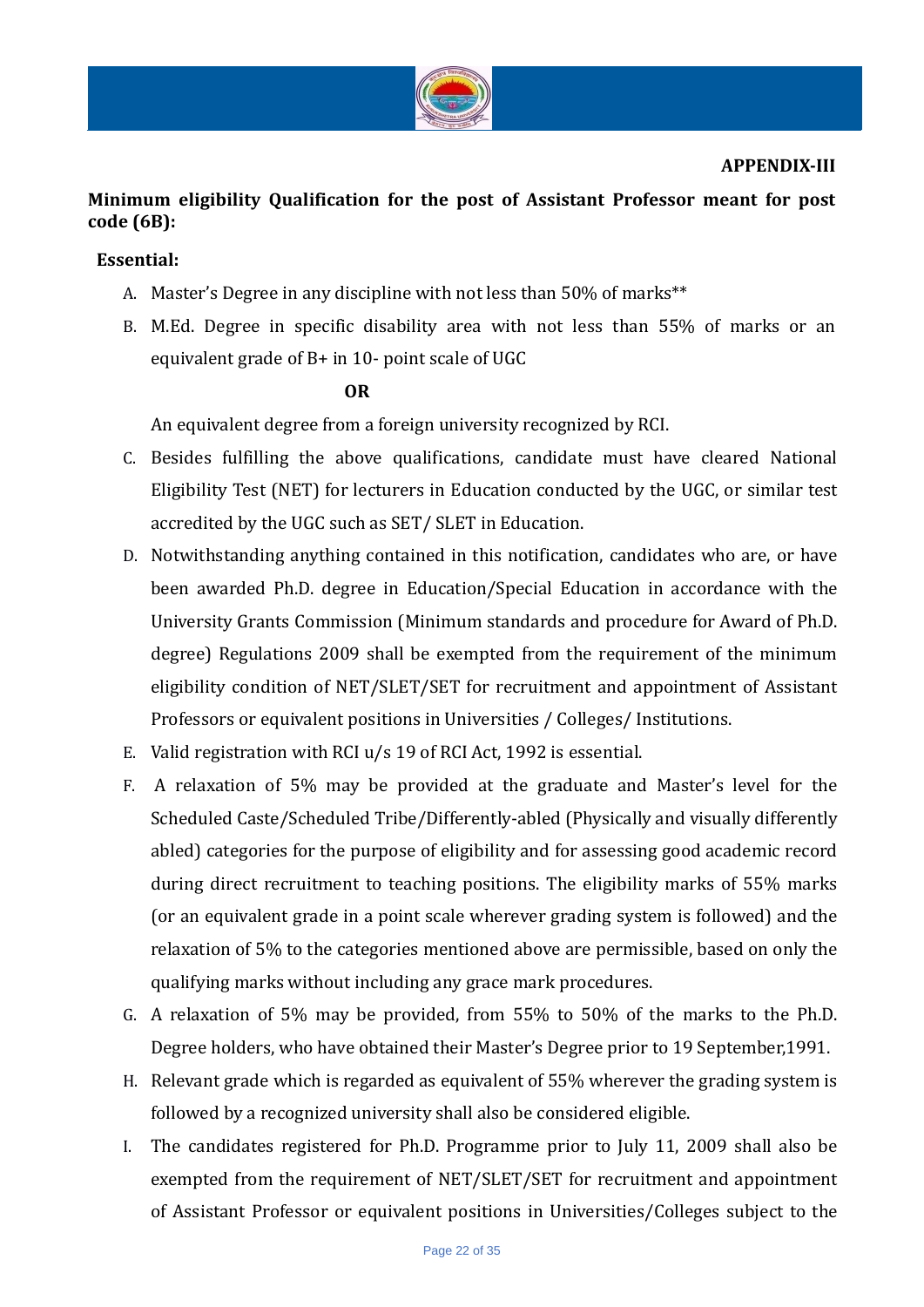

fulfillment of the following conditions:

- i) Ph.D. degree of the candidate awarded in regular mode only;
- ii) Evaluation of the Ph.D. thesis by at least two external examiners;
- iii) Open Ph.D. viva voce of the candidate had been conducted;
- iv) Candidates has published two research papers from his/her Ph.D. work out of which at least one must be in a refereed journal;
- v) Candidate has made at least two presentations in conference/seminars based on his/her Ph.D. work.

"(i) to (v) as above are to be certified by the Vice-Chancellor/Pro-Vice-Chancellor Dean, (Academic Affairs)/ Dean, (Research & Development.)"

**Desirable:** M.Phil. / Ph.D. in Special Education or Education with research emphasis on Special Education; Experience for a period of at least 2 years as teacher or researcher in the area of specific disability.

(\*\*RCI as Statutory Regulatory Body prescribes 50% as per the UGC Regulations Gazette dt. September 18, 2010 section 1.1.1)

- **Note:-** 1**.** Master's Degree and NET/SET/SLET shall be in concerned subject only.
	- 2. Ph.D. in concerned subject only shall be considered for eligibility condition in case of Non-NET/Non-SLET/Non-SET candidates.

### **Good Academic Record**

**1**. For determining good academic record, a candidate should either have average of 55% marks in two of the three examinations (not below Matric or equivalent) prior to Master's degree or 50% marks in each of these two examinations separately. The following relaxation will however, operate:

Candidates having 55% or above marks in MA/M.Sc./M.Com/M.Ed. in the relevant subject and possessing Ph.D. Degree Candidates having 55% or above marks in MA/M.Sc./M.Com/M.Ed. in the relevant subject and possessing M.Phil Degree **OR** Service Service Service Service Service Service Service Service Service Service Service Service Service Service Service Service Service Service Service Service Service Service Service Service Service Service Service S

The criteria of good academic record will not apply at all.

Should have 50% marks in one of the lower exams i.e. B.Ed./B.A./B.Sc./B.Com. Final/Prep/ 10+2/Matric

Candidates obtaining first class First in the University in the relevant subject in MA/M.Sc./LLM/M.Com

--------------Do-------------

2. Wherever CGPA/OGPA or grading system in a degree/diploma is awarded; equivalent percentage of marks should be indicated in the application form as per norms/conversion formula adopted by the University/Institute concerned. The candidates will have to produce a copy of these norms with respect to his/her University/Institute at the time of verification of documents.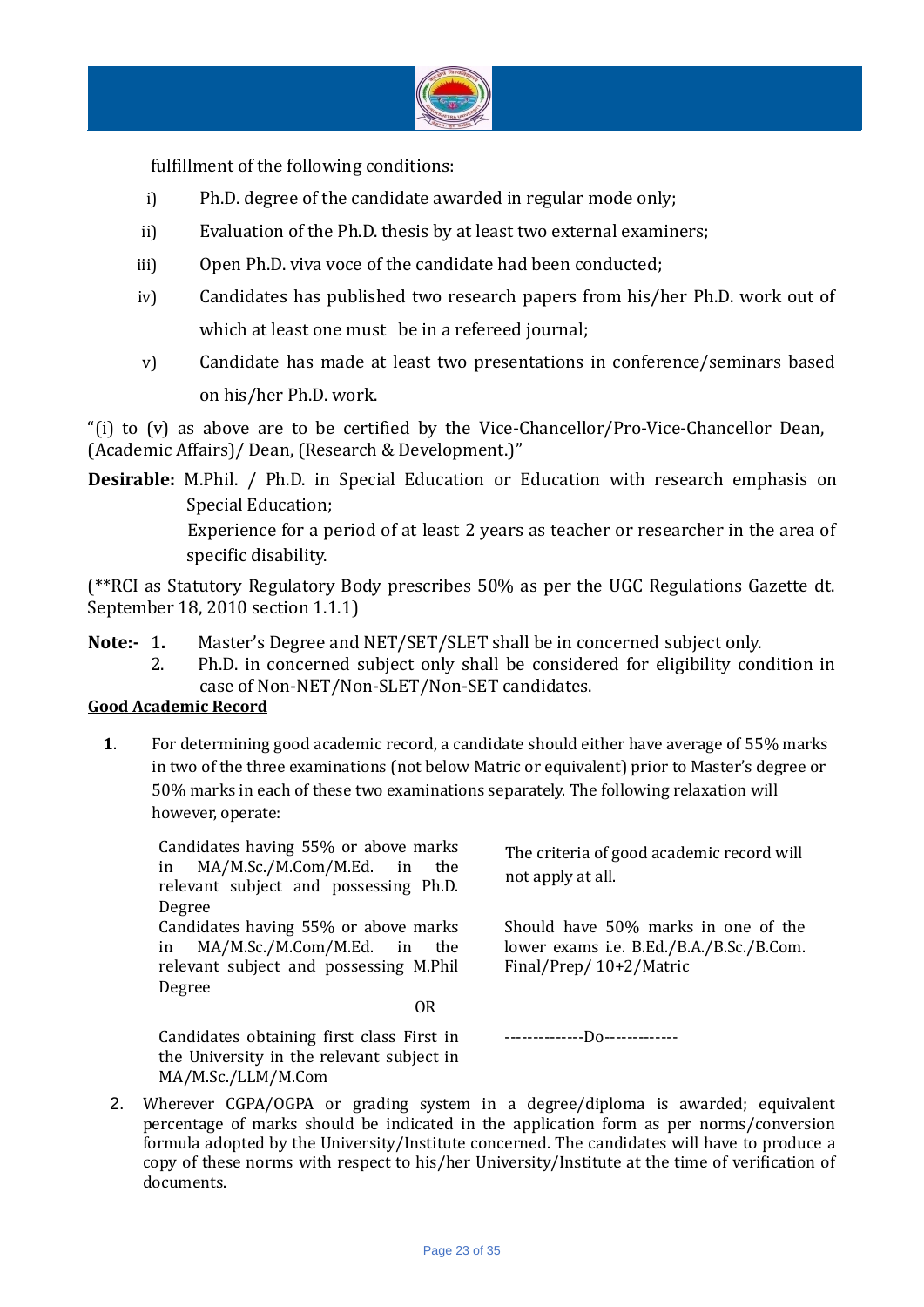

In case a mark sheet shows both grade points and absolute marks; the percentage shall be calculated based on the conversion formula provided by the concerned university/ institute.

3. B.Ed, B.Lib& Inf. Science, L.L.B and BJMC are the lower examinations for determining Good Academic Record wherever M.Ed, M.Lib & Inf. Science, L.L.M and MJMC are the required essential qualifications respectively.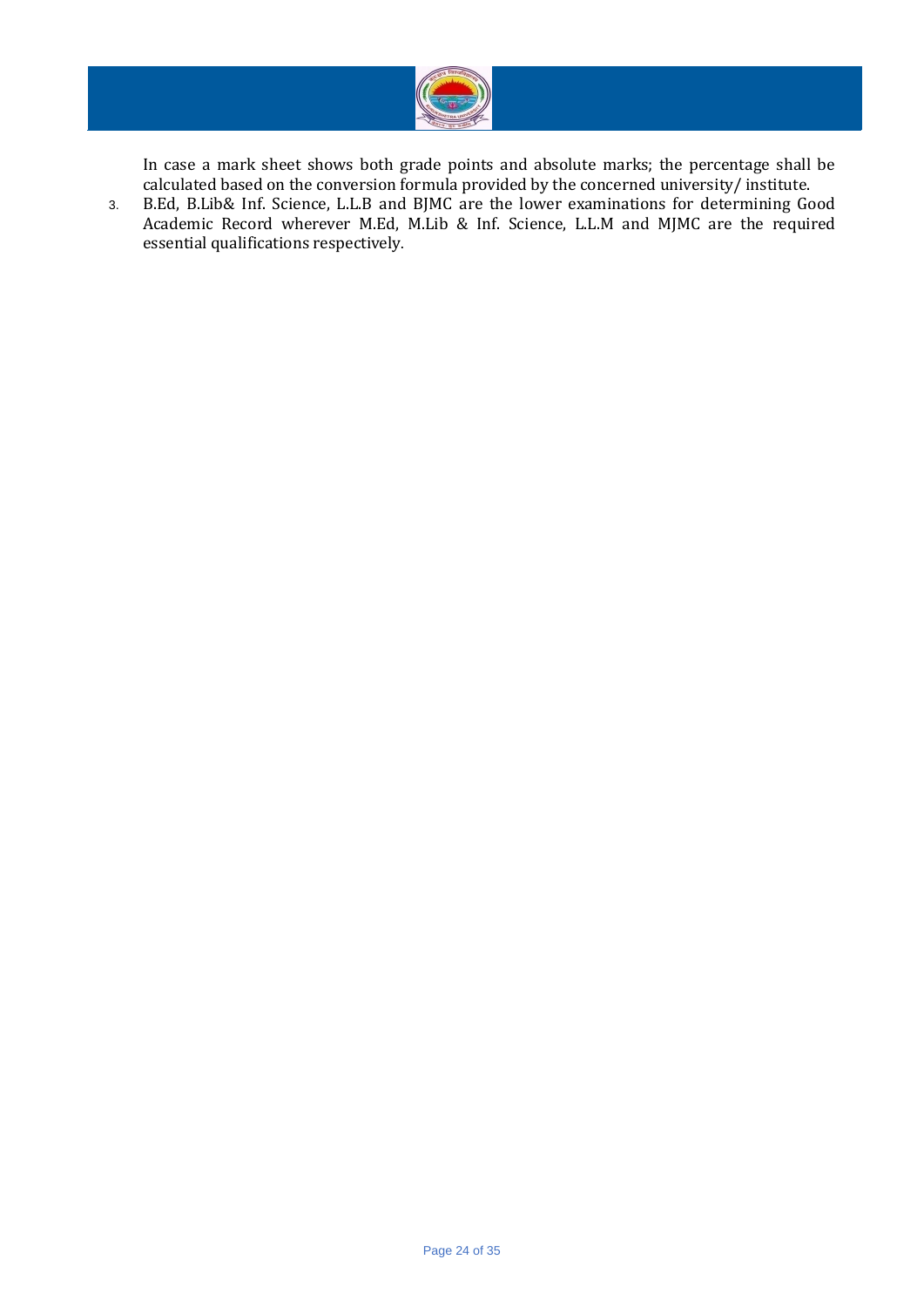

#### **APPENDIX-IV**

# **Minimum eligibility Qualification for the post of Assistant Professor meant for Post Code {17}:**

### **Essential:**

- A. Good Academic Record with at least 55% marks (or equivalent grade in a point scale wherever grading system is followed) in M.P.Ed. (02 yrs. Course) or an equivalent degree from an Indian/Foreign University only.
- B. Besides fulfilling the above qualifications, the candidate must have cleared the National Eligibility Test (NET) in Physical Education conducted by the UGC or similar test accredited by the UGC like SLET/SET in Physical Education.
- C. Notwithstanding anything contained in sub-clause (A) and (B) the candidates who are or have been awarded Ph.D. Degree in accordance with the University Grants Commission (Minimum Standards and Procedure for Award of Ph.D. Degree) Regulations, 2009 shall be exempted from the requirement of the minimum eligibility condition of NET/SLET/SET for recruitment and appointment of Assistant Professor or equivalent positions in Universities/Colleges/Institutions.
- D. A relaxation of 5% may be provided at the graduate and Master's level for the Scheduled Caste/Scheduled Tribe/Differently-abled (Physically and visually differently abled) categories for the purpose of eligibility and for assessing good academic record during direct recruitment to teaching positions. The eligibility marks of 55% marks (or an equivalent grade in a point scale wherever grading system is followed) and the relaxation of 5% to the categories mentioned above are permissible, based on only the qualifying marks without including any grace mark procedures.
- E. A relaxation of 5% may be provided, from 55% to 50% of the marks to the Ph.D. Degree holders, who have obtained their Master's Degree prior to 19 September,1991.
- F. Relevant grade which is regarded as equivalent of 55% wherever the grading system is followed by a recognized university shall also be considered eligible.
- G. The candidates registered for Ph.D. Programme prior to July 11, 2009 shall also be exempted from the requirement of NET/SLET/SET for recruitment and appointment of Assistant Professor or equivalent positions in Universities/Colleges subject to the fulfillment of the following conditions: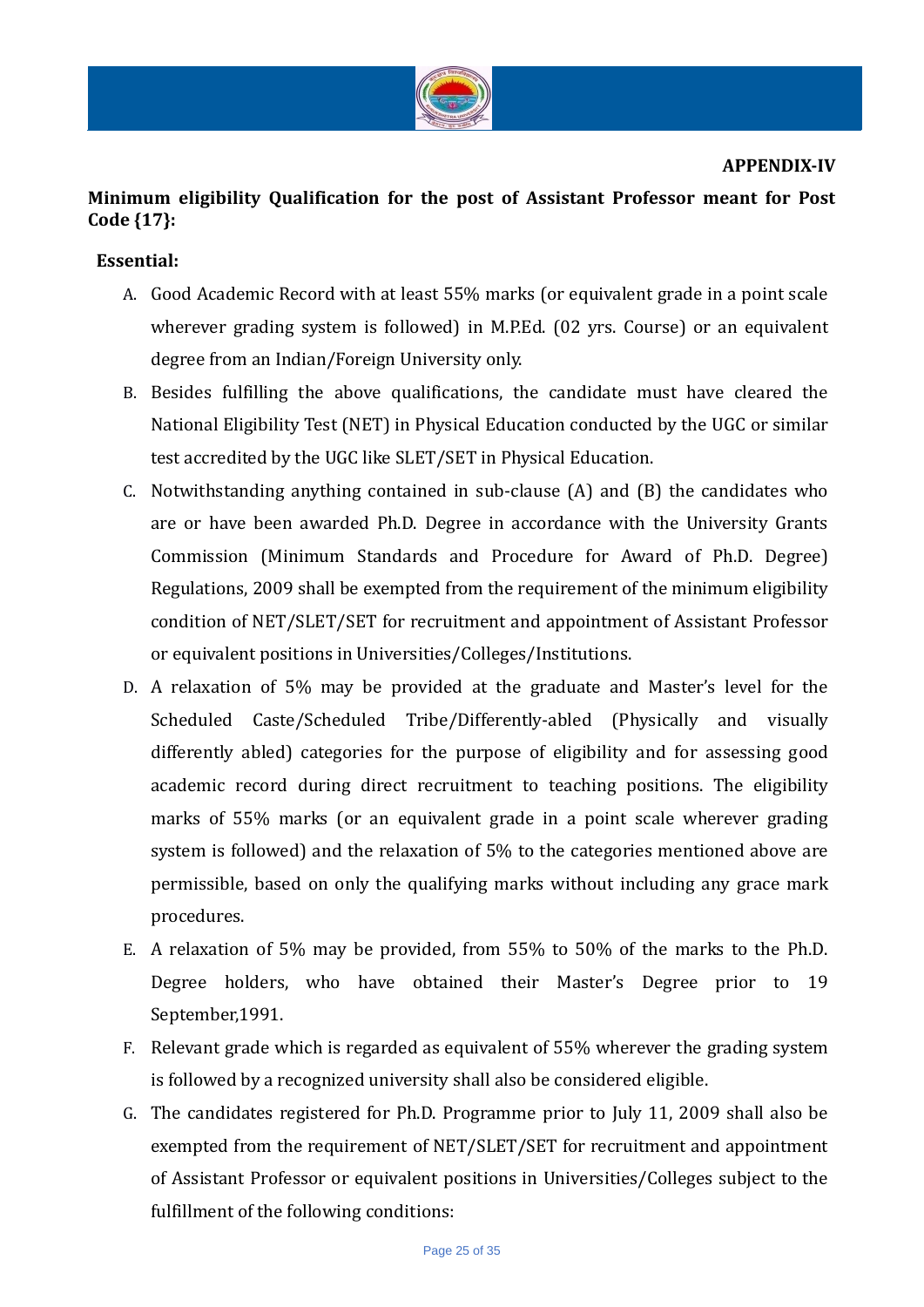

- i) Ph.D. degree of the candidate awarded in regular mode only;
- ii) Evaluation of the Ph.D. thesis by at least two external examiners;
- iii) Open Ph.D. viva voce of the candidate had been conducted;
- iv) Candidateshaspublishedtworesearchpapersfromhis/herPh.D.workoutofwhichat leastonemust be in a refereed Journal.
- v) Candidate has made at least two presentations in conference/seminars based on his/her Ph.D. work.

"(i) to (v) as above are to be certified by the Vice-Chancellor/ Pro-Vice-Chancellor/ Dean, (Academic Affairs)/Dean, (Research & Development)."

**Note:-** 1**.** Master's Degree and NET/SET/SLET shall be in concerned subject only.

2. Ph.D. in concerned subject only shall be considered for eligibility condition in case of Non-NET/Non-SLET/Non-SET candidates.

### **Good Academic Record**

**1**. For determining good academic record, a candidate should either have average of 55% marks in two of the three examinations (not below Matric or equivalent) prior to Master's degree or 50% marks in each of these two examinations separately. The following relaxation will however, operate:

Candidates having 55% or above marks in M.P.Ed and possessing Ph.D. Degree The criteria of good academic record will not apply at all. Candidates having 55% or above marks in M.P.Ed and possessing M.Phil Degree in Physical Education Should have 50% marks in one of the lower exams i.e. B.A./ B.Sc./B.Com. Final/ Prep/ 10+2/ Matric **OR** Service Service Service Service Service Service Service Service Service Service Service Service Service Service Service Service Service Service Service Service Service Service Service Service Service Service Service S Candidates obtaining first class First in the University in the relevant subject i.e. M.P.Ed-02 years --------------Do-------------

2. Wherever CGPA/OGPA or grading system in a degree/diploma is awarded; equivalent percentage of marks should be indicated in the application form as per norms/conversion formula adopted by the University/Institute concerned. The candidates will have to produce a copy of these norms with respect to his/her University/Institute at the time of verification of documents.

In case a mark sheet shows both grade points and absolute marks; the percentage shall be calculated based on the conversion formula provided by the concerned university/ institute.

3. B.Ed, B.Lib& Inf. Science, L.L.B and BJMC are the lower examinations for determining Good Academic Record wherever M.Ed, M.Lib& Inf. Science, L.L.M and MJMC are the required essential qualifications respectively.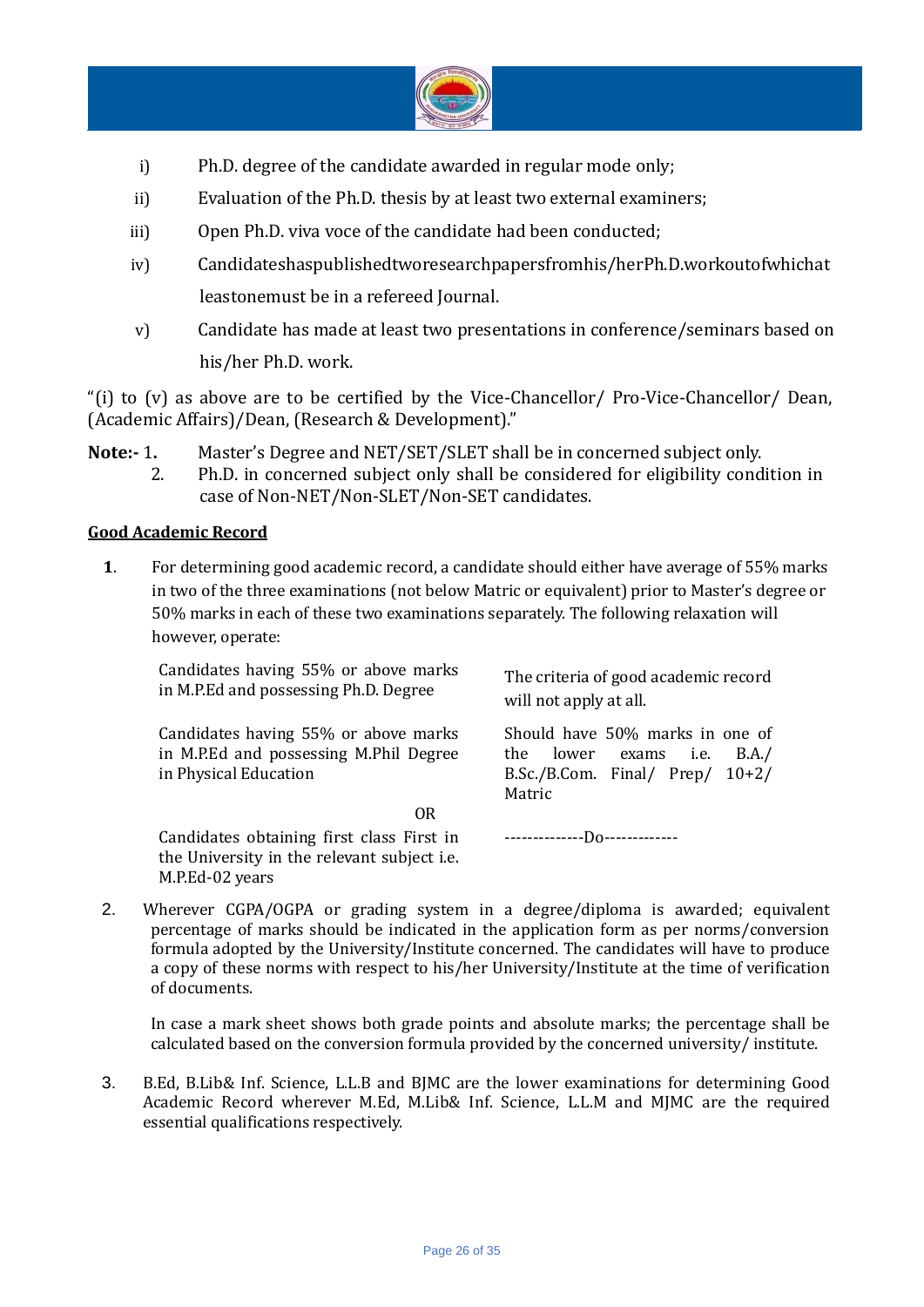

# **Minimum eligibility Qualification for the post of Assistant Professor meant for Post Code {25 (A to H)}:**

### **Essential:**

- A. Good Academic Record with at least 55% marks (or equivalent grade in a point scale wherever grading system is followed) at the Master's degree level, in the following subjects or an equivalent degree from an Indian/Foreign University
	- i) Postgraduate degree in Sciences/Mathematics/Social Sciences/ Languages/ Commerce/Music/Art with minimum 55%,

and

- ii) M.Ed. degree with minimum 55% marks from recognized University.
- B. Besides fulfilling the above qualifications, candidate must have cleared National Eligibility Test (NET) for lecturers in Education/relevant pedagogic subject conducted by the UGC/ CSIR, or similar test accredited by the UGC such as SET/SLET.
- C. Notwithstanding anything contained in this notification candidates who are, or have been awarded Ph.D. degree in accordance with the University Grants Commission (Minimum standards and procedure for Award of Ph.D. degree) Regulations 2009 shall be exempted from the requirement of the minimum eligibility condition of NET/SLET/SET for recruitment and appointment of Assistant Professors or equivalent positions in Universities/Colleges/ Institutions.

Relevant grade which is regarded as equivalent of 55% wherever the grading system is followed by a recognized university shall also be considered eligible.

### **Note:**

- i) Master's degree in the subjects of Physics/Chemistry will be considered for appointment to the post of Assistant Professor in **Pedagogy of Physical Science**.
- ii) Master's degree in the subjects of Zoology/Botany/Environmental Science/Biological Science/Life Science will be required for appointment to the post of Assistant Professor in **Pedagogy of Biological Science.**
- iii) Master's degree in the subjects of History/Political Science/ Economics/Geography/ Sociology/ Public Administration will be considered for appointment to the post of Assistant Professor in **Pedagogy of Social Science.**
- iv) MCA/M.Sc./ M.Tech. Computer Science will be considered for appointment to the post of Assistant Professor in **Pedagogy of Computer Sciences.**
- v) M.A. (Fine Arts) /MFA or any other equivalent degree recognized by the University will be considered for appointment to the post of Assistant Professor in **Pedagogy of Arts.**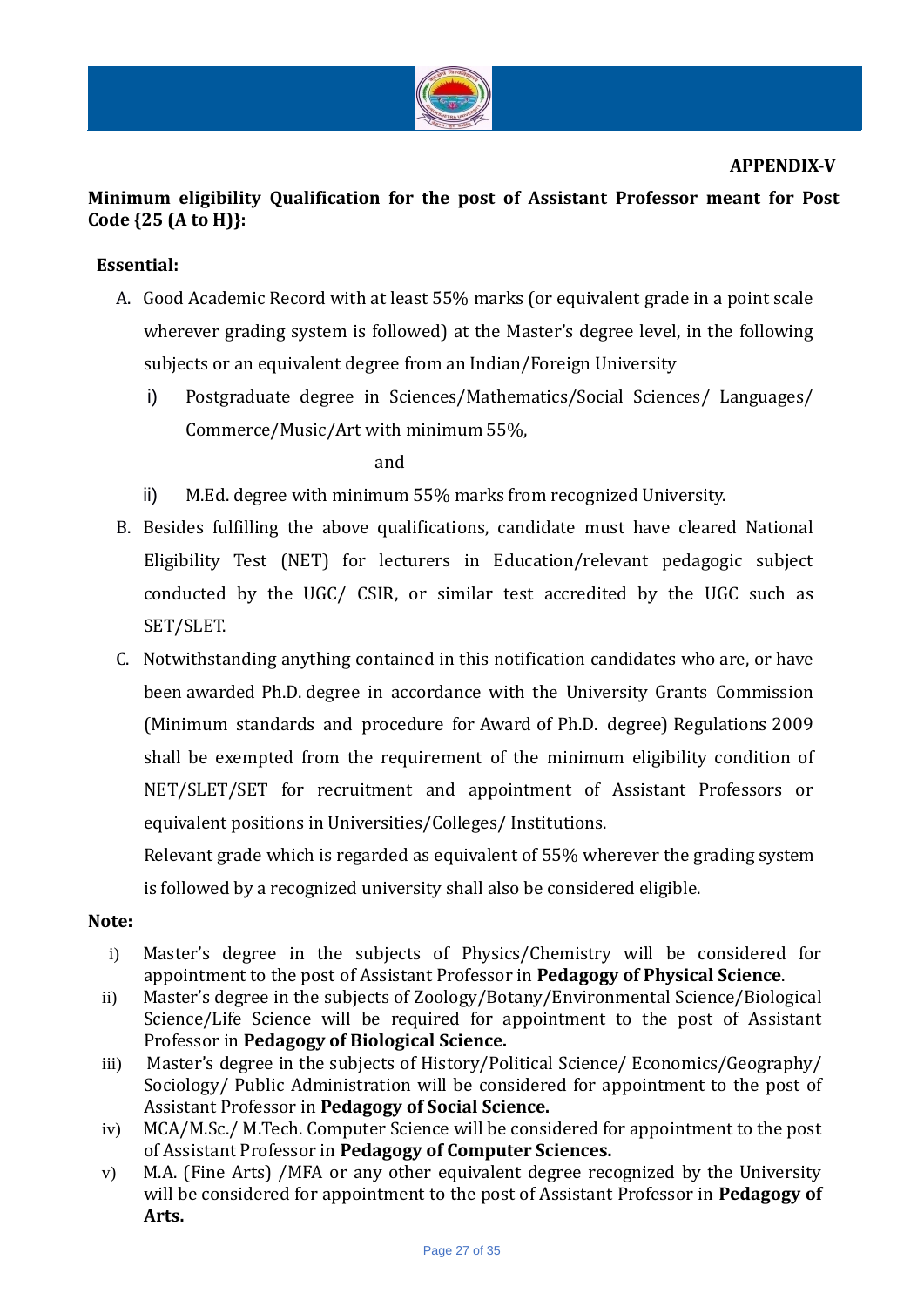

- vi) M.A. (Music) or any other equivalent degree recognized by the University will be considered for appointment to the post of Assistant Professor in **Pedagogy of Music.**
- vii) Master's degree in the subjects of Home Science recognized by the University will be considered for appointment to the post of Assistant Professor in **Pedagogy of Home Science.**
- viii) A relaxation of 5% may be provided at the Graduate and Master's level for the Scheduled Caste/Scheduled Tribe/Differently-abled (Physically and visually differently-abled) categories for the purpose of eligibility and for assessing good academic record during direct recruitment to teaching positions. The eligibility marks of 55% marks (or an equivalent grade in a point scale wherever grading system is followed) and the relaxation of 5% to the categories mentioned above are permissible, based on only the qualifying marks without including any grace mark procedures.
- ix) A relaxation of 5% may be provided, from 55% to 50% of the marks to the Ph.D. Degree holders, who have obtained their Master's Degree prior to 19 September, 1991.
- x) Relevant grade which is regarded as equivalent of 55% wherever the grading system is followed by a recognized university shall also be considered eligible.
- xi) The candidates registered for Ph.D. program prior to July 11, 2009 shall also be exempted from the requirement of NET/SLET/SET for recruitment and appointment of Assistant Professor or equivalent positions in Universities/Colleges subject to the fulfillment of the following conditions:
	- a) Ph.D. degree of the candidate awarded in regular mode only;
	- b) Evaluation of the Ph.D. thesis by at least two external examiners;
	- c) Open Ph.D. viva voce of the candidate had been conducted;
	- d) Candidates has published two research papers from his/her Ph.D. work out of which at least one must be in a refereed journal;
	- e) Candidate has made at least two presentations in conference/seminars, based on his/her Ph.D. work.

"(a) to (e) as above are to be certified by the Vice-Chancellor/ Pro-Vice-Chancellor/ Dean, (Academic Affairs)/Dean, (Research & Development)."

### **Good Academic Record**

**1**. For determining good academic record, a candidate should either have average of 55% marks in two of the three examinations (not below Matric or equivalent) prior to Master's degree or 50% marks in each of these two examinations separately. The following relaxation will however, operate:

Candidates having 55% or above marks in MA/M.Sc./M.Com/M.Ed. in the relevant subject and possessing Ph.D. Degree Candidates having 55% or above marks in MA/M.Sc./M.Com/M.Ed. in the relevant subject and possessing M.Phil degree

The criteria of good academic record will not apply at all.

Should have 50% marks in one of the lower exams i.e. B.Ed./B.A./ B.Sc./B.Com. Final/ Prep/ 10+2/ Matric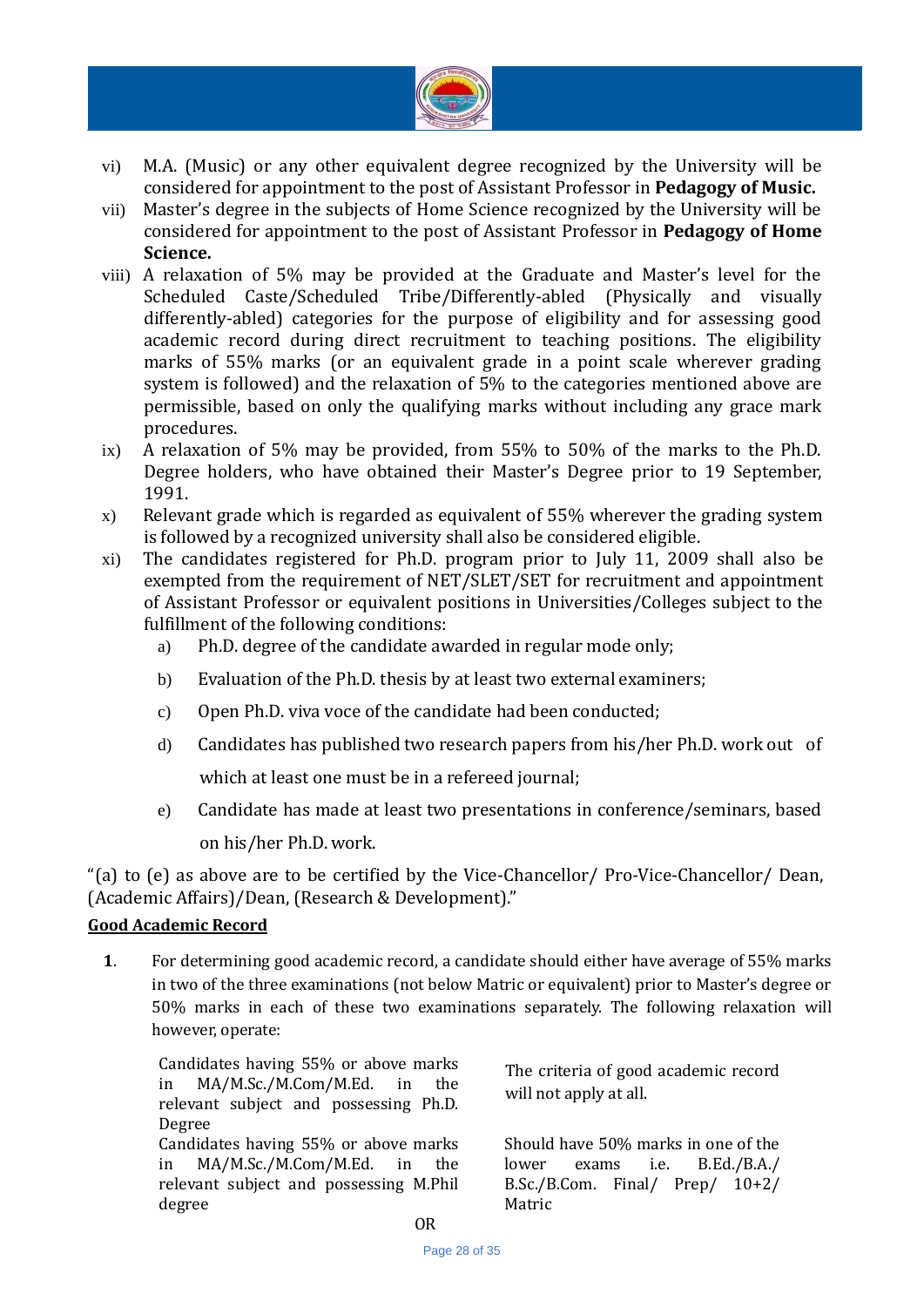

Candidates obtaining first class First in the University in the relevant subject in MA/M.Sc./LLM/M.Com

--------------Do-------------

2. Wherever CGPA/OGPA or grading system in a degree/diploma is awarded; equivalent percentage of marks should be indicated in the application form as per norms/conversion formula adopted by the University/Institute concerned. The candidates will have to produce a copy of these norms with respect to his/her University/Institute at the time of verification of documents.

In case a mark sheet shows both grade points and absolute marks; the percentage shall be calculated based on the conversion formula provided by the concerned university/ institute.

3. B.Ed, B.Lib & Inf. Science, L.L.B and BJMC are the lower examinations for determining Good Academic Record wherever M.Ed, M.Lib & Inf. Science, L.L.M and MJMC are the required essential qualifications respectively.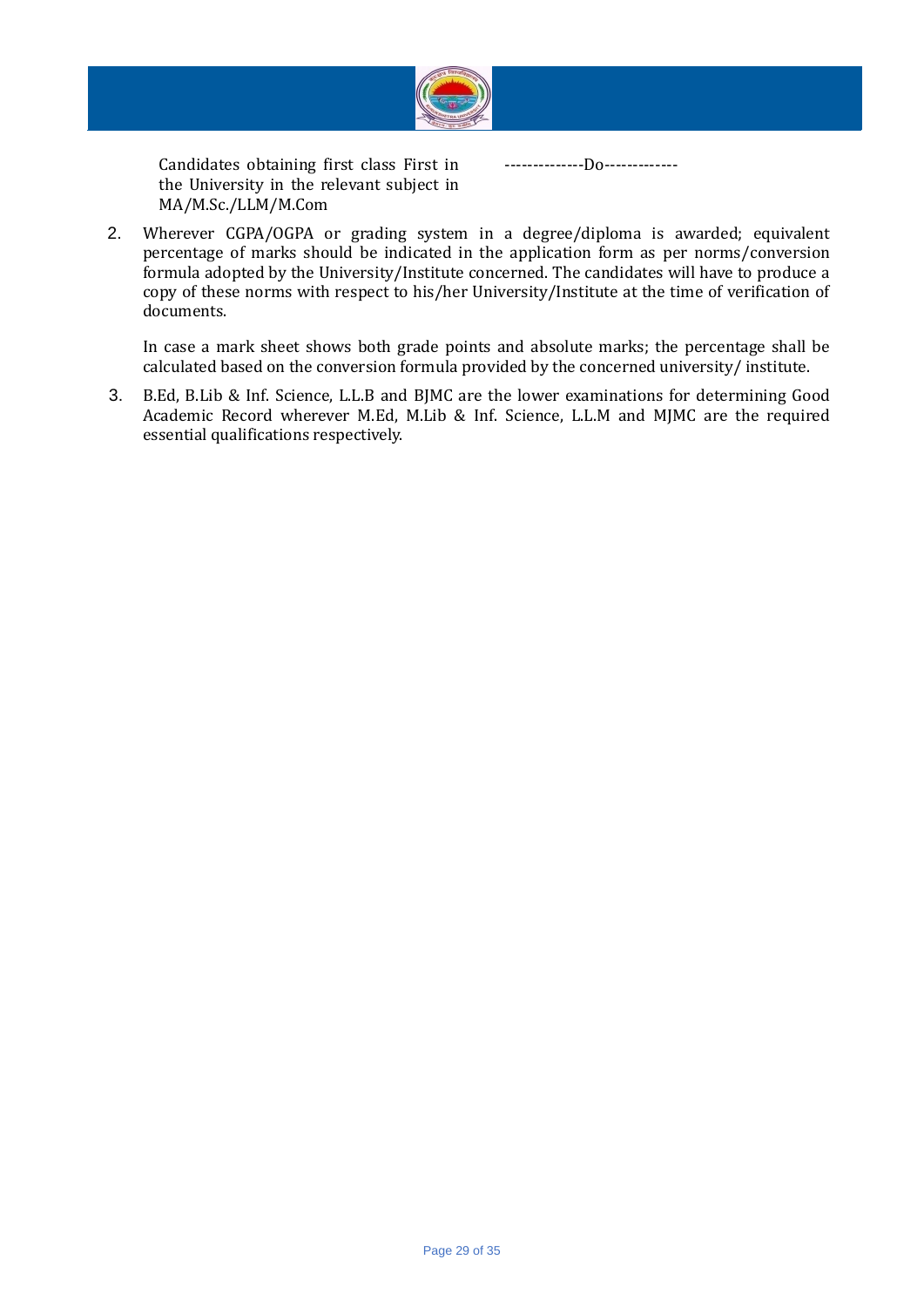

#### **APPENDIX-VI**

# **Minimum eligibility Qualification for the post of Assistant Professor meant for post code {25(I)}:**

### **Essential:**

- A. Good Academic Record with at least 55% marks (or equivalent grade in a point scale wherever grading system is followed) at the Master's degree level (M.P.Ed-2 year) or an equivalent degree from an Indian/Foreign University.
- B. Besides fulfilling the above qualifications, candidate must have cleared National Eligibility Test (NET) in Physical Education for Assistant Professors conducted by the UGC or similar test accredited by theUGC such as SET/SLET.
- C. Notwithstanding anything contained in this notification candidates who are, or have been awarded Ph.D. degree in accordance with the University Grants Commission (Minimum standards and procedure for Award of Ph.D. degree) Regulations 2009 shall be exempted from the requirement of the minimum eligibility condition of NET/SLET/SET for recruitment and appointment of Assistant Professors or equivalent positions in Universities/ Colleges/ Institutions.
- D. Relevant grade which is regarded as equivalent of 55% wherever the grading system is followed by a recognized university shall also be considered eligible. Since, B.P.Ed. and M.P.Ed. are the courses governed by the NCTE, Regulatory body, the condition of B.Ed. and M.Ed is exempted.

### **Note:**

- i) A relaxation of 5% may be provided at the graduate and Master's level for the Scheduled Caste/Scheduled Tribe/Differently-abled (Physically and visually differently abled) categories for the purpose of eligibility and for assessing good academic record during direct recruitment to teaching positions. The eligibility marks of 55% marks (or an equivalent grade in a point scale wherever grading system is followed) and the relaxation of 5% to the categories mentioned above are permissible, based on only the qualifying marks without including any grace mark procedures.
- ii) A relaxation of 5% may be provided, from 55% to 50% of the marks to the Ph.D. Degree holders, who have obtained their Master's Degree prior to 19 September, 1991.
- iii) The candidates registered for Ph.D. program prior to July 11, 2009 shall also be exempted from the requirement of NET/SLET/SET for recruitment and appointment of Assistant Professor or equivalent positions in Universities/Colleges subject to the fulfillment of the following conditions:
	- a. Ph.D. degree of the candidate awarded in regular mode only;
	- b. Evaluation of the Ph.D. thesis by at least two external examiners;
	- c. Open Ph.D. viva voce of the candidate had been conducted;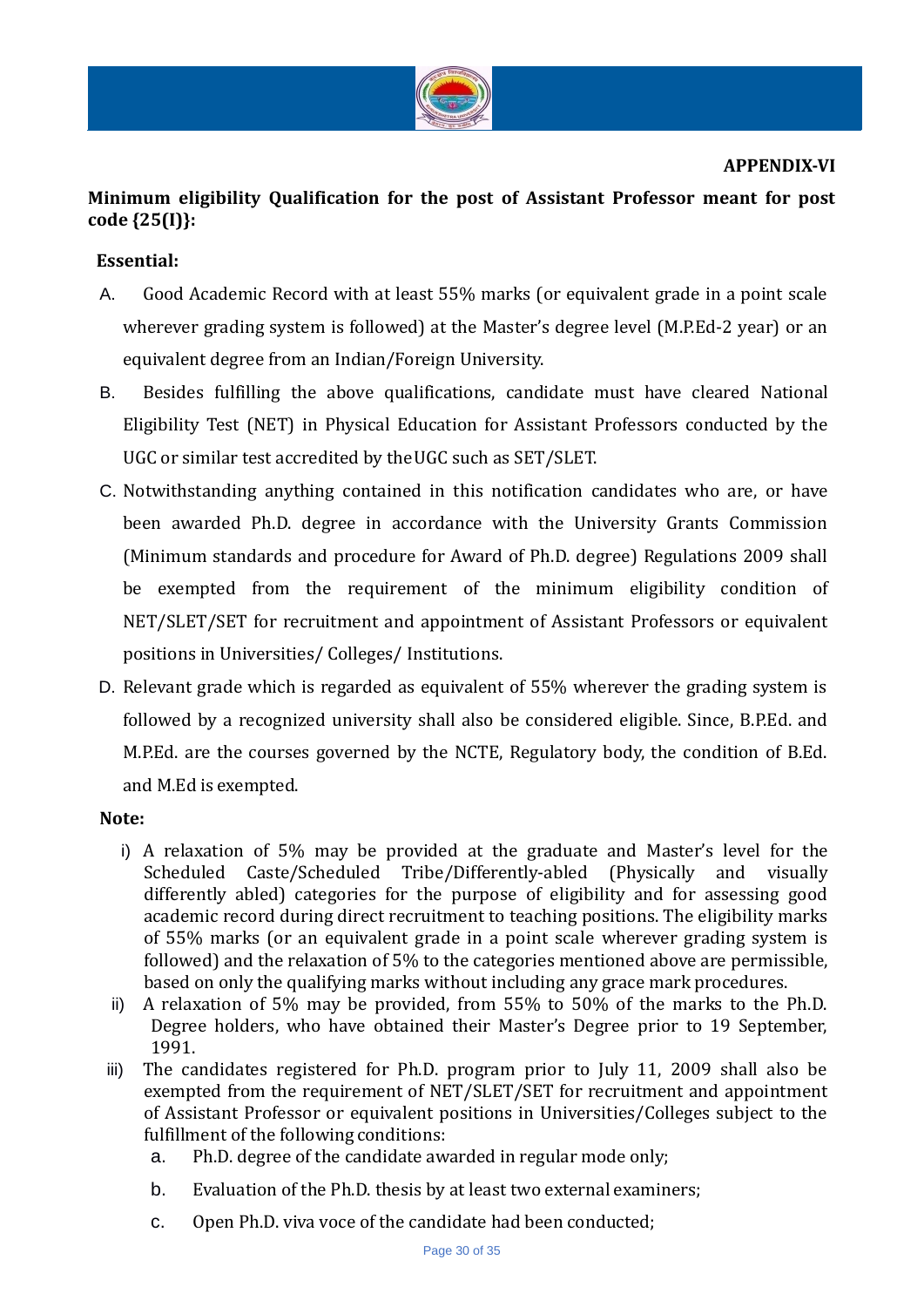

- d. Candidates has published two research papers from his/her Ph.D. work out of which at least one must be in a refereed journal
- e. Candidate has made at least two presentations in conference/seminars, based on his/her Ph.D.work.

"(a) to (e) as above are to be certified by the Vice-Chancellor/ Pro-Vice-Chancellor/ Dean, (Academic Affairs)/ Dean, (Research & Development)."

**Note:-** 1. Master's Degree and NET/SET/SLET shall be in concerned subject only.

2. Ph.D. in concerned subject only shall be considered for eligibility condition in case of Non-NET/Non-SLET/Non-SET candidates.

### **Good Academic Record**

**1**. For determining good academic record, a candidate should either have average of 55% marks in two of the three examinations (not below Matric or equivalent) prior to Master's degree or 50% marks in each of these two examinations separately. The following relaxation will however, operate:

Candidates having 55% or above marks in M.P.Ed and possessing Ph.D. Degree

Candidates having 55% or above marks in M.P.Ed and possessing M.Phil degree in Physical Education

The criteria of good academic record will not apply at all.

Should have 50% marks in one of the lower exams i.e. B.A./B.Sc./B.Com. Final/ Prep/ 10+2/Matric

**OR** Service Service Service Service Service Service Service Service Service Service Service Service Service Service Service Service Service Service Service Service Service Service Service Service Service Service Service S

Candidates obtaining first class First in the University in the relevant subject i.e. M.P.Ed-02 years

--------------Do-------------

2. Wherever CGPA/OGPA or grading system in a degree/diploma is awarded; equivalent percentage of marks should be indicated in the application form as per norms/conversion formula adopted by the University/Institute concerned. The candidates will have to produce a copy of these norms with respect to his/her University/Institute at the time of verification of documents.

In case a mark sheet shows both grade points and absolute marks; the percentage shall be calculated based on the conversion formula provided by the concerned university/ institute.

3. B.Ed, B.Lib & Inf. Science, L.L.B and BJMC are the lower examinations for determining Good Academic Record wherever M.Ed, M.Lib& Inf. Science, L.L.M and MJMC are the required essential qualifications respectively.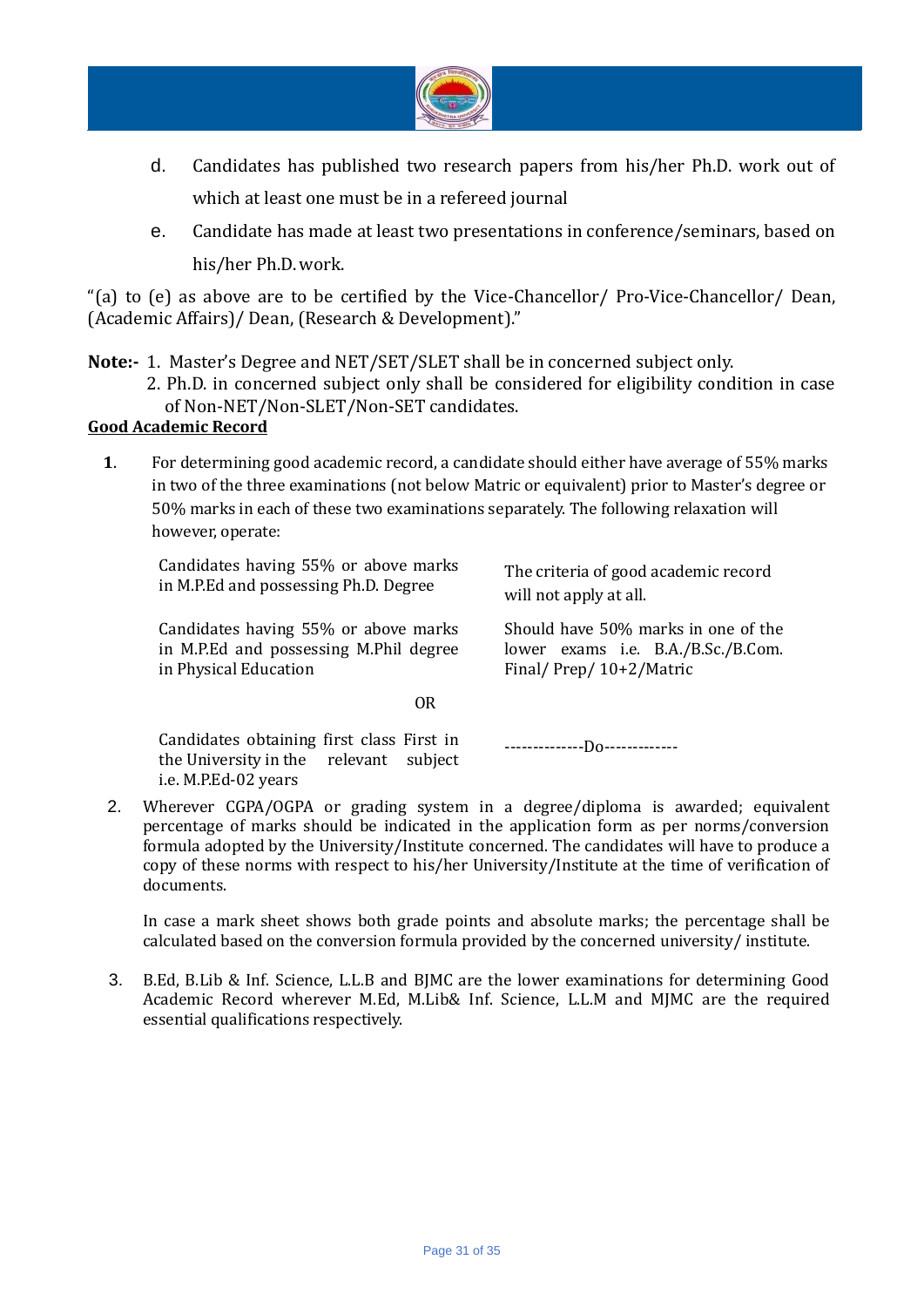

### **APPENDIX-VII**

# **Minimum eligibility Qualification for the post of Assistant Professor meant for post code {25 (J)}:**

### **Essential:**

- A. Good academic records with at least 55% marks (or equivalent grade in a point scale wherever grading system is followed) at the Master's degree level, in the following subjects or an equivalent degree from an Indian / Foreign University
	- i) Master's degree in Social Sciences/ Psychology/ Philosophy with minimum 55% marks; and
	- ii) M.Ed. degree with minimum 55% marks; from recognized University.

OR

- i) Post Graduate (MA) degree in Education with minimum 55% marks; and
- ii) B.Ed./B.El.Ed. degree with minimum 55% marks.
- B. Besides fulfilling the above qualifications, candidate must have cleared National Eligibility Test (NET) for lecturers in Education/Physical Education/History/Political Science/ Economics/ Geography/ Sociology/ Public Administration/ Psychology/ Philosophy conducted by the UGC, or similar test accredited by the UGC such as SET/SLET.
- C. Notwithstanding anything contained in this notification, candidates who are, or have been awarded Ph.D. degree in accordance with the University Grants Commission (Minimum standards and procedure for Award of Ph.D. degree) Regulations 2009 shall be exempted from the requirement of the minimum eligibility condition of NET/SLET/SET for recruitment and appointment of Assistant Professors or equivalent positions in Universities/Colleges/ Institutions.

Relevant grade which is regarded as equivalent of 55% wherever the grading system is followed by a recognized university shall also be considered eligible.

### **Note:**

- (i) Master's degree in Social Sciences at A (i) above will include the subjects of History/ Political Science/Economics/Geography/ Sociology and Public Administration.
- (ii) A relaxation of 5% may be provided at the graduate and master's level for the Scheduled Caste/Scheduled Tribe/Differently abled (Physically and visually differently abled) categories for the purpose of eligibility and for assessing good academic record during direct recruitment to teaching positions. The eligibility marks of 55% marks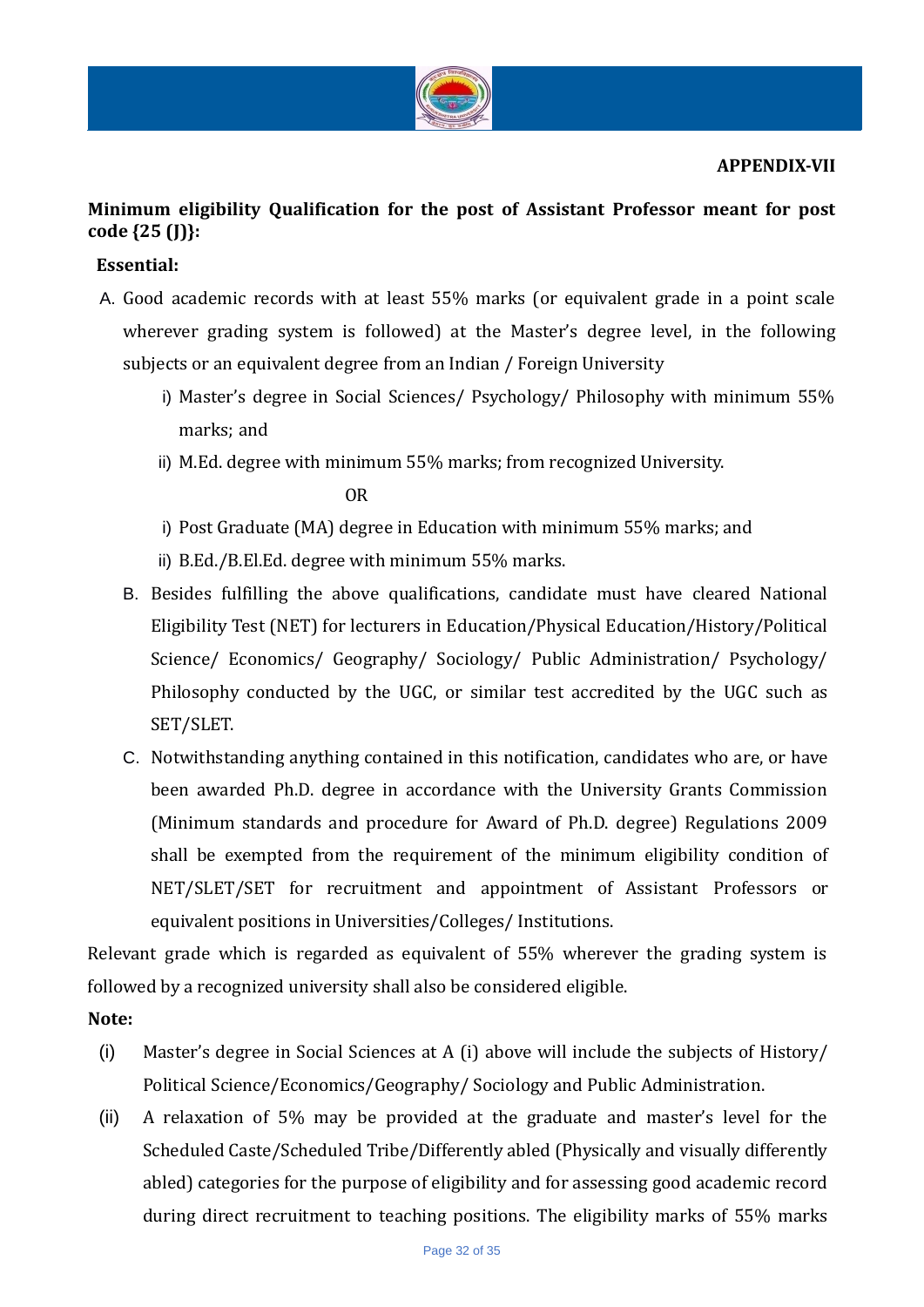

(or an equivalent grade in a point scale wherever grading system is followed) and the relaxation of 5% to the categories mentioned above are permissible, based on only the qualifying marks without including any grace mark procedures.

- (iii) A relaxation of 5% may be provided, from 55% to 50% of the marks to the Ph.D. Degree holders, who have obtained their Master's Degree prior to 19 September, 1991.
- (iv) Relevant grade which is regarded as equivalent of 55% wherever the grading system is followed by a recognized university shall also be considered eligible.
- (v) The candidates registered for Ph.D. Programme prior to July 11, 2009 shall also be exempted from the requirement of NET/SLET/SET for recruitment and appointment of Assistant Professor or equivalent positions in Universities/Colleges subject to the fulfillment of the following conditions:
	- a) Ph.D. degree of the candidate awarded in regular mode only;
	- b) Evaluation of the Ph.D. thesis by at least two external examiners;
	- c) Open Ph.D. viva voce of the candidate had been conducted;
	- d) Candidates has published two research papers from his/her Ph.D. work out of which atleast one must be in a refereed journal;
	- e) Candidate has made at least two presentations in conference/seminars, based on his/her Ph.D.work.

"(a) to (e) as above are to be certified by the Vice-Chancellor/ Pro-Vice-Chancellor/ Dean, (Academic Affairs)/Dean (Research & Development)."

**Note:-** 1. Master's Degree and NET/SET/SLET shall be in concerned subject only. 2. Ph.D. in concerned subject only shall be considered for eligibility condition in case of Non-NET/Non-SLET/Non-SET candidates.

### **Good Academic Record**

**1**. For determining good academic record, a candidate should either have average of 55% marks in two of the three examinations (not below Matric or equivalent) prior to Master's degree or 50% marks in each of these two examinations separately. The following relaxation will however, operate:

Candidates having 55% or above marks in MA/M.Sc./M. Com/M.Ed. in the relevant subject and possessing Ph.D. Degree

Candidates having 55% or above marks in MA/M.Sc./M. Com/M.Ed. in the relevant subject and possessing M.Phil degree

The criteria of good academic record will not apply at all.

Should have 50% marks in one of the lower exams i.e. B.Ed./B.A./B.Sc./ B.Com. Final/ Prep/10+2/Matric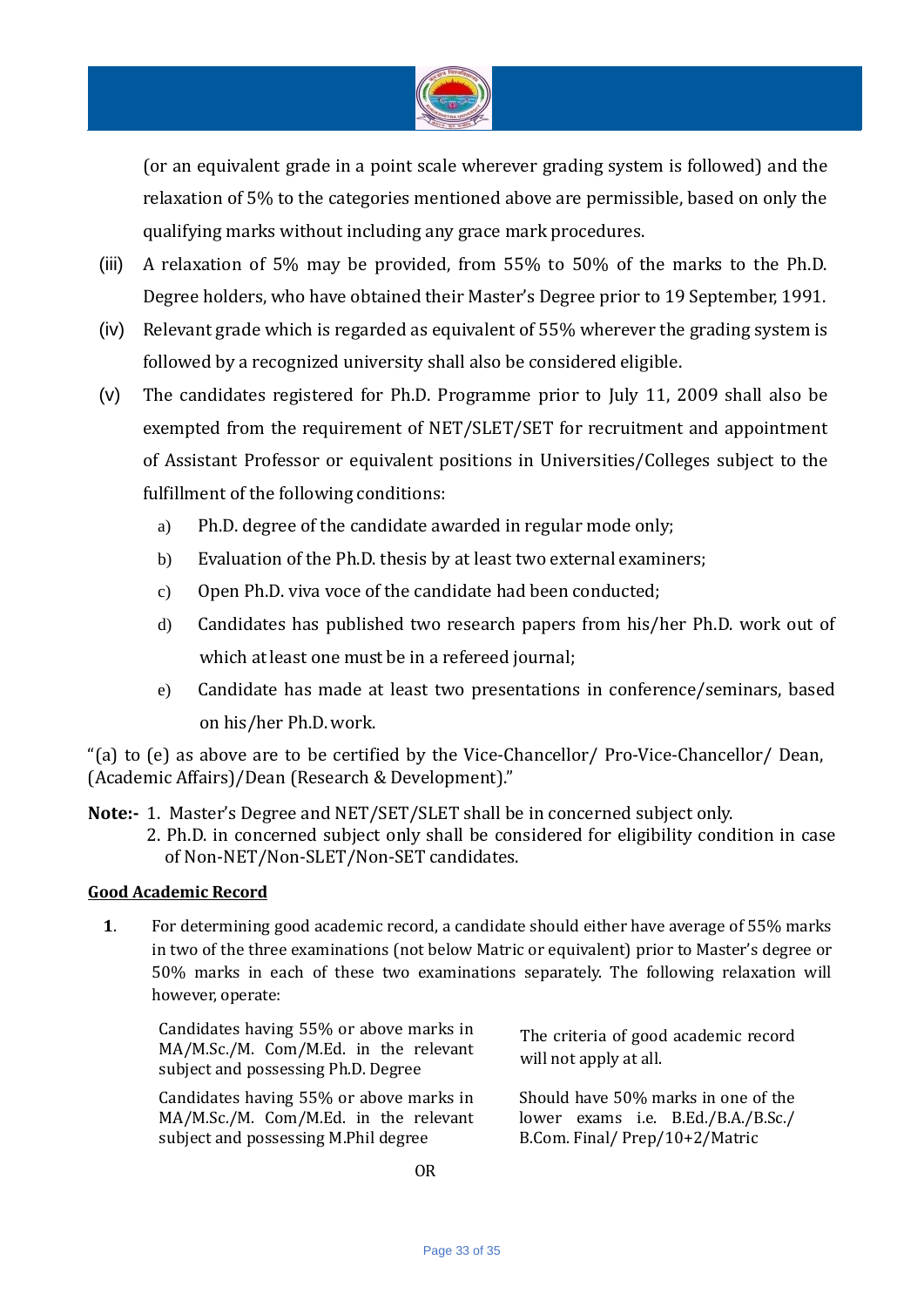

Candidates obtaining first class First in the University in the relevant subject in MA/M.Sc./LLM/M.Com.

--------------Do-------------

2. Wherever CGPA/OGPA or grading system in a degree/diploma is awarded; equivalent percentage of marks should be indicated in the application form as per norms/conversion formula adopted by the University/Institute concerned. The candidates will have to produce a copy of these norms with respect to his/her University/Institute at the time of verification of documents.

In case a mark sheet shows both grade points and absolute marks; the percentage shall be calculated based on the conversion formula provided by the concerned university/ institute.

3. B.Ed, B.Lib & Inf. Science, L.L.B and BJMC are the lower examinations for determining Good Academic Record wherever M.Ed, M.Lib & Inf. Science, L.L.M and MJMC are the required essential qualifications respectively.